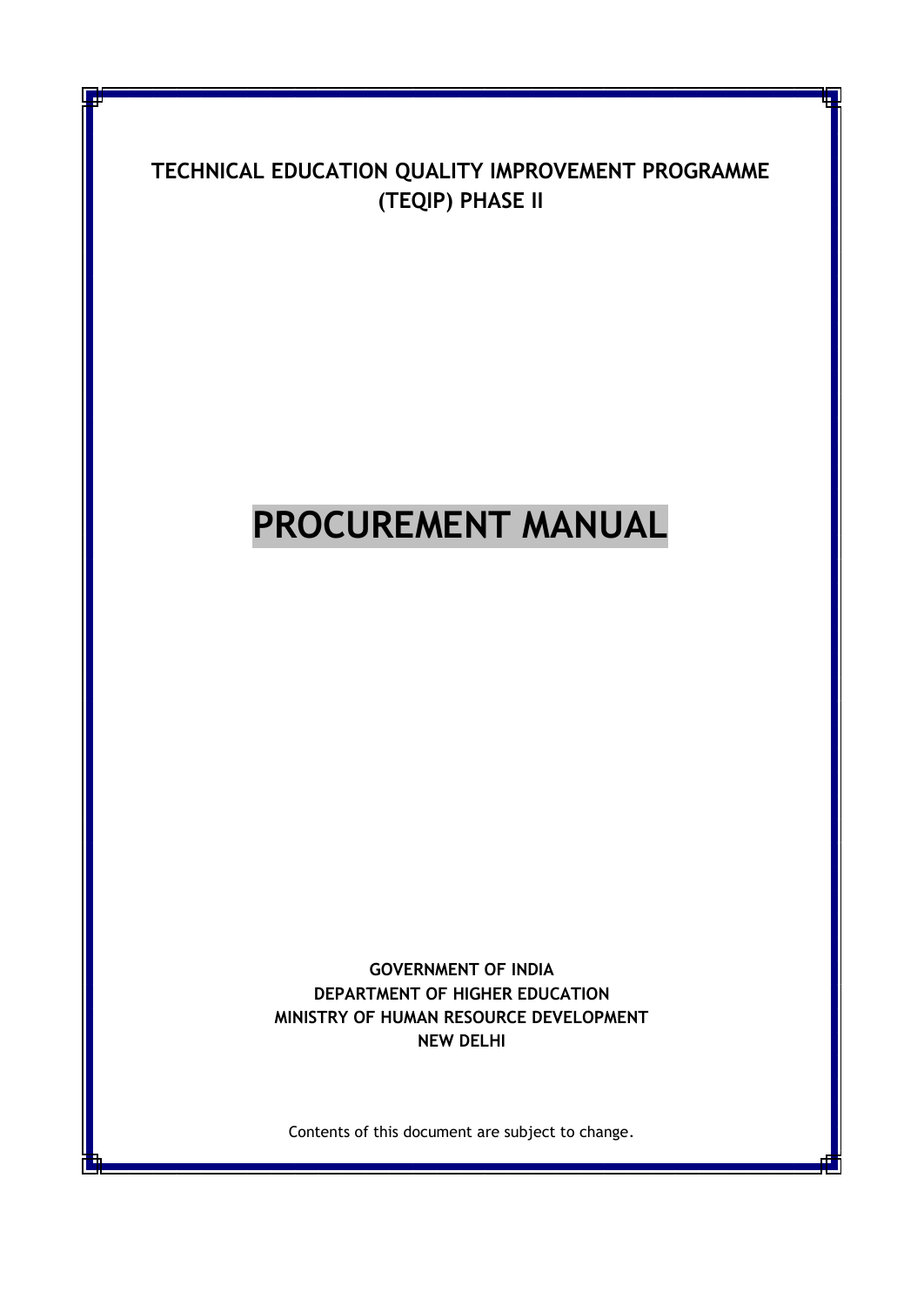## **ABBREVIATIONS**

| <b>BoG</b>       | <b>Board of Governors</b>                                |
|------------------|----------------------------------------------------------|
| <b>CFI</b>       | <b>Centrally Funded Institution</b>                      |
| <b>CIF</b>       | Cost Insurance Freight                                   |
| <b>CIP</b>       | <b>Cost Insurance Paid</b>                               |
| <b>CPWD</b>      | Central Public Works Department                          |
| <b>DDP</b>       | Delivery Duty Paid                                       |
| <b>DDU</b>       | Delivery Duty Unpaid                                     |
| <b>DEA</b>       | Department of Economic Affairs                           |
| dgMarket         | The Development Gateway                                  |
| <b>DGS&amp;D</b> | Director General of Supplies & Disposals                 |
| DC               | Delivery Challan                                         |
| <b>EMD</b>       | Earnest Money Deposit (Bid Security)                     |
| <b>ExW</b>       | Ex Work/ Ex Factory                                      |
| <b>GPN</b>       | <b>General Procurement Notice</b>                        |
| <b>IBRD</b>      | International Bank for Reconstruction and                |
|                  | Development                                              |
| <b>IDA</b>       | International Development Association                    |
| <b>IDP</b>       | Institutional Development Plan                           |
| <b>IPMU</b>      | Institution Project Monitoring Unit                      |
| <b>INR</b>       | Indian National Rupee                                    |
| <b>JV</b>        | <b>Joint Venture</b>                                     |
| LR.              | <b>Learning Resources</b>                                |
| <b>MHRD</b>      | Ministry of Human Resource Development                   |
| MoU              | Memorandum of Understanding                              |
| <b>NPD</b>       | National Project Director                                |
| <b>NPIU</b>      | National Project Implementation Unit                     |
| <b>PAD</b>       | Project Appraisal Document                               |
| <b>PIP</b>       | Project Implementation Plan                              |
| <b>PMSS</b>      | Procurement Management Support System                    |
| PO               | Purchase Order                                           |
| <b>PP</b>        | <b>Procurement Plan</b>                                  |
| <b>SDR</b>       | <b>Special Drawing Rights</b>                            |
| <b>SPFU</b>      | <b>State Project Facilitation Unit</b>                   |
| <b>TEQIP</b>     | <b>Technical Education Quality Improvement Programme</b> |
| <b>ToR</b>       | <b>Terms of Reference</b>                                |
| <b>UNDB</b>      | <b>United Nation' Business Development</b>               |
| <b>USD</b>       | United States Dollar (US\$)                              |
| WB               | The World Bank                                           |
| <b>WBR No</b>    | World Bank Reference Number                              |
|                  |                                                          |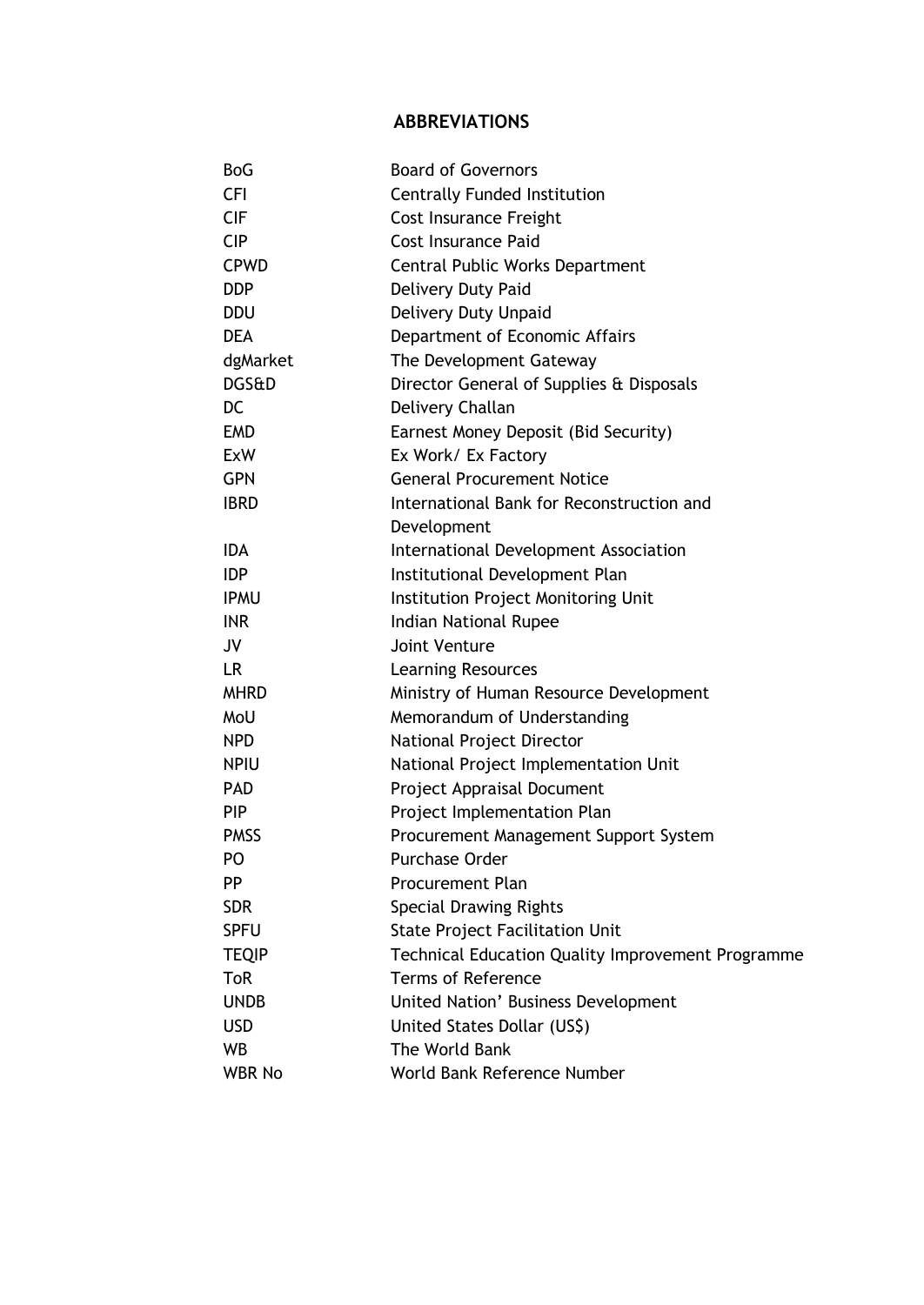| S.No. | <b>DESCRPTION</b> | <b>PAGE NO</b> |
|-------|-------------------|----------------|
|       |                   |                |
|       | Preface           |                |
| I.    |                   |                |
| II.   |                   |                |
| III.  |                   |                |
| IV.   |                   |                |
|       |                   |                |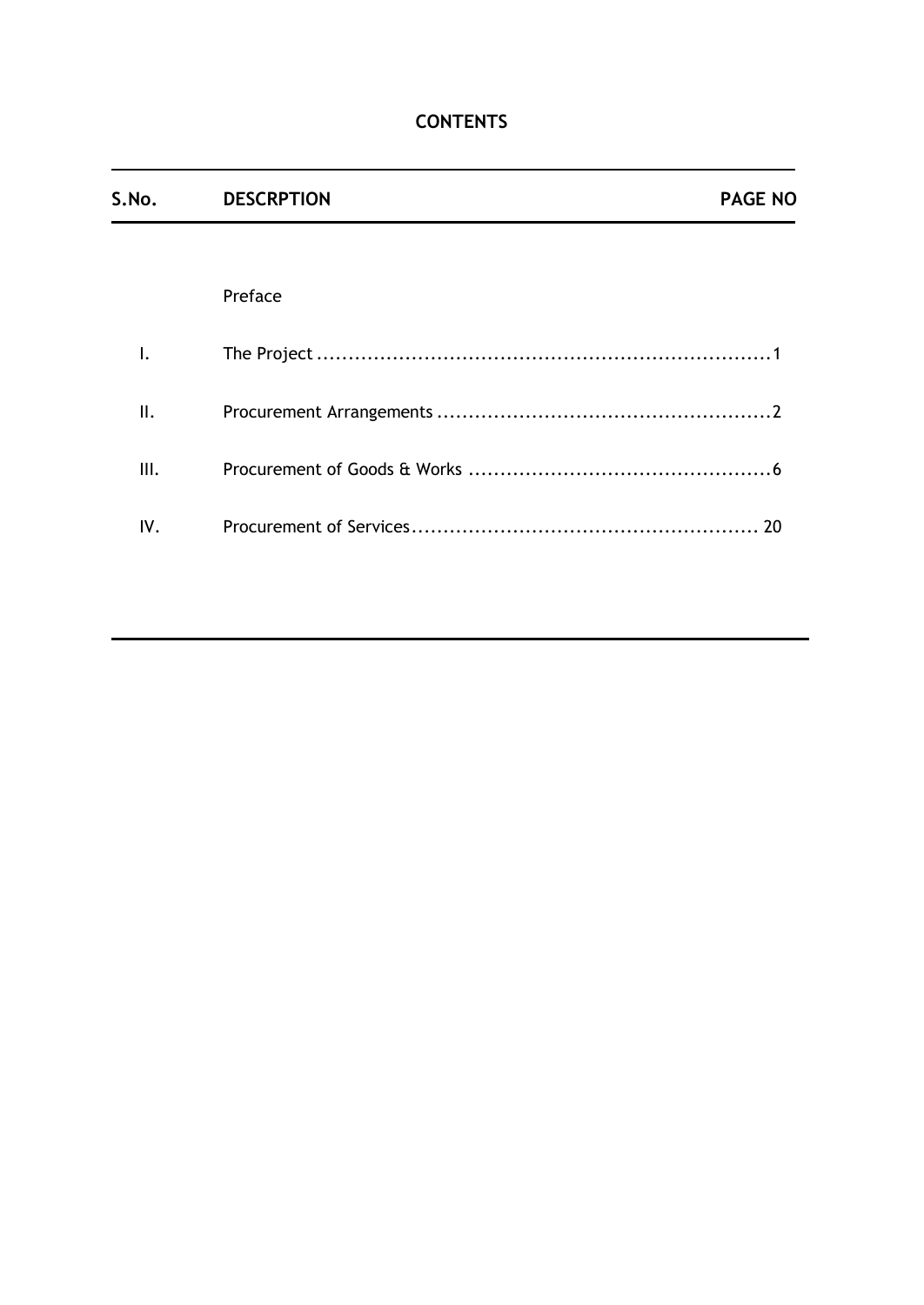#### **PREFACE**

The **"Procurement Manual"** provides the essential information and brief step-by-step procedures for procurement of goods, works and services. This document is intended to guide the procurement officials directly involved in the procurement activities. It also intends to help in understanding the procurement processes and to achieve uniformity in procurement processes followed under the project. The rights and obligations of the purchaser and the contractor of goods and works will be governed by the tender documents and by the contracts signed by the purchaser with the contractor and not by the guidelines stated in this document.

However the Procurement Manual is only a guideline and the procurement of all Goods, Works and Services under the Project shall be carried out in accordance with the World Bank's "Guidelines: Procurement Under IBRD Loans and IDA Credits" dated May 2004, revised October, 2006; and "Guidelines: Selection and Employment of Consultants by World Bank Borrowers" dated May 2004, revised October, 2006 and as per the Financial Agreement agreed between the Government of India and the World Bank. In event of any discrepancies, the World Bank guideline as stated above shall supersede the Procurement Manual.

To achieve the better acceptability of the manual and to understand the difficulties at stakeholder's level, draft Procurement Manual was sent to all the Project States and Centrally Funded Institutions for their comments. A meeting with select representatives from States and Centrally Funded Institutions was also organized to arrive at common ground and finalize the "Procurement Manual".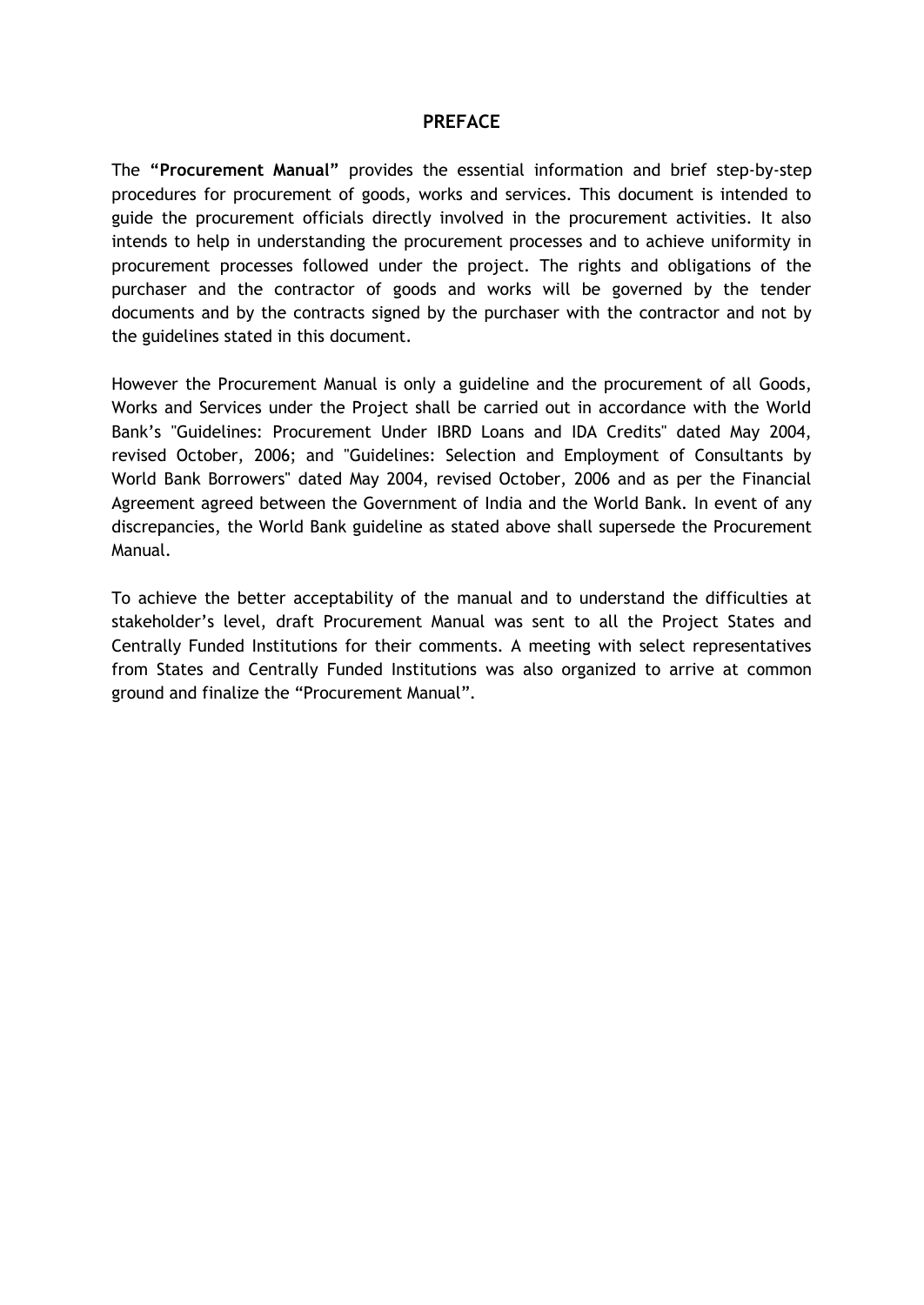## **I. THE PROJECT**

The Project<sup>\*</sup> TEQIP II is part of the long term Technical Education Quality Improvement Programme and aims to scale up & support ongoing efforts of the GoI to improve quality of technical education and enhance existing capacities of the institutions. TEQIP is being assisted by the World Bank and GoI has received a Credit (Credit No 4685 - IN) from the International Development Association in various currencies towards the cost of project. The Project will focus on the following objectives:

- Strengthening Institutions to produce high quality engineers for better employability
- Scaling-up PG education and demand-driven Research & Development and Innovation
- **Establishing Centers of Excellence for focused applicable research**
- **Training of faculty for effective Teaching**
- **Enhancing Institutional and System Management effectiveness**

| Component 1: Improving Quality of Education in Selected Institutions |                                                                                              |  |
|----------------------------------------------------------------------|----------------------------------------------------------------------------------------------|--|
| Sub component 1.1                                                    | Strengthening institutions to improve learning outcomes<br>and employability of graduates    |  |
| Sub component 1.2                                                    | Scaling up Postgraduate Education and Demand Driven<br>Research & Development and Innovation |  |
| Sub sub component 1.2.1                                              | <b>Establishing Centers of Excellence</b>                                                    |  |
| Sub component 1.3                                                    | Faculty development for Effective Teaching (Pedagogical<br>Training)                         |  |
| Component 2: Improving System Management                             |                                                                                              |  |
| Sub component 2.1                                                    | Capacity Building to Strengthen Management                                                   |  |
| Sub component 2.2                                                    | Project Management, Monitoring and Evaluation                                                |  |

#### **PROJECT DESIGN**

<sup>\*</sup> *Project Implementation Plan (PIP) shall be referred for details of the project TEQIP II.*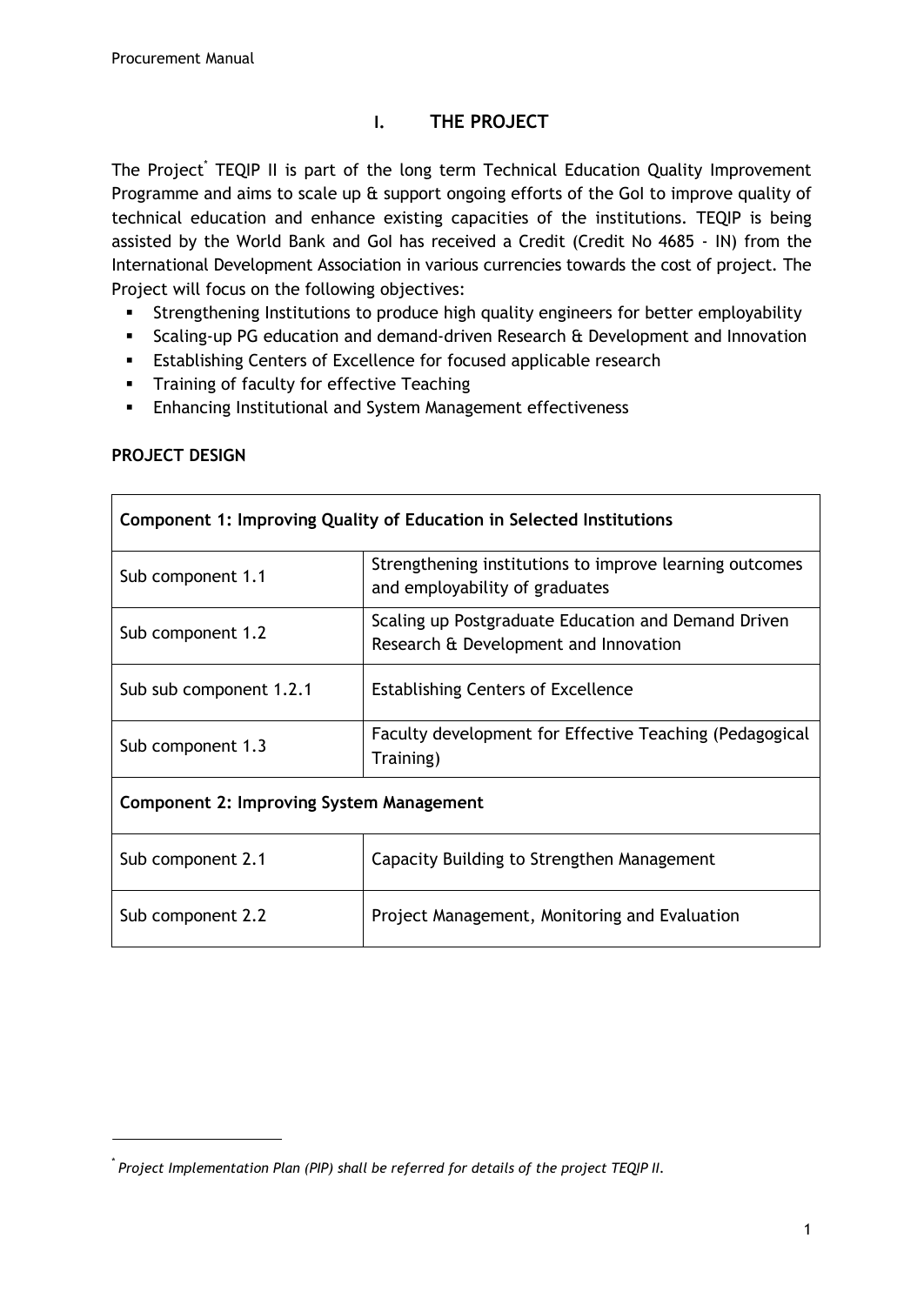## **II. PROCUREMENT ARRANGEMENTS**

Procurement under the project will be processed and monitored through Procurement Management Support System (PMSS), a web based software system specially developed for TEQIP II.

## **PROCUREMENT MANAGEMENT SUPPORT SYSTEM (PMSS)**

PMSS will reduce variance in procurement processing and ensure adherence with agreed norms and guidelines with following measures,

- It will capture end-to-end procurement process flow to standardizing the procurement under project.
- It will provide information on specifications of items, maintain database of manufacturers/ suppliers.
- It will generate advertisement details, Standard Bidding Documents (SBDs), Bid Evaluation Report (BER), Purchase Order (PO), payment details etc.
- It will provide contract management functions like identifying contract milestones (warranty period, performance guarantee, delivery schedule etc), review supplier performance against contract etc.
- It will meet MIS requirements for documentation/ report generation requirements of all the users
- It will also generate print outs in the standard formats at every stage in unitized forms like daily, monthly and in the integrated/ aggregated forms like quarterly, half yearly, annual etc.

### **PROCUREMENT PLAN**

The project entities shall prepare detailed and comprehensive procurement plan covering all Goods, Works and Services procurement for the duration of  $1<sup>st</sup>$  April 2011 to 31<sup>st</sup> March 2014. It shall be submitted for prior reviewed by NPIU/ the World Bank before implementation by the project entities through PMSS.

### **REVISION/ UPDATION OF PROCUREMENT PLAN**

The procurement plan shall be revised/ updated annually, as required, to reflect the actual project implementation needs and improvements. The revision/ updation in finalized Procurement Plan can be carried out as per the following arrangements,

- $\sim$  <= 10% of total plan value can be carried out by Institution with appropriate approvals.
- $\approx$  > 10%  $\text{ft}$  <= 30% of total plan value can be carried with prior review of SPFU\*.
- $\sim$  > 30% of total plan value can be carried with prior review of NPIU/ the World Bank.

<sup>\*</sup> *> 10% of total plan value can be carried with prior review of NPIU/ the World Bank in case of CFIs.*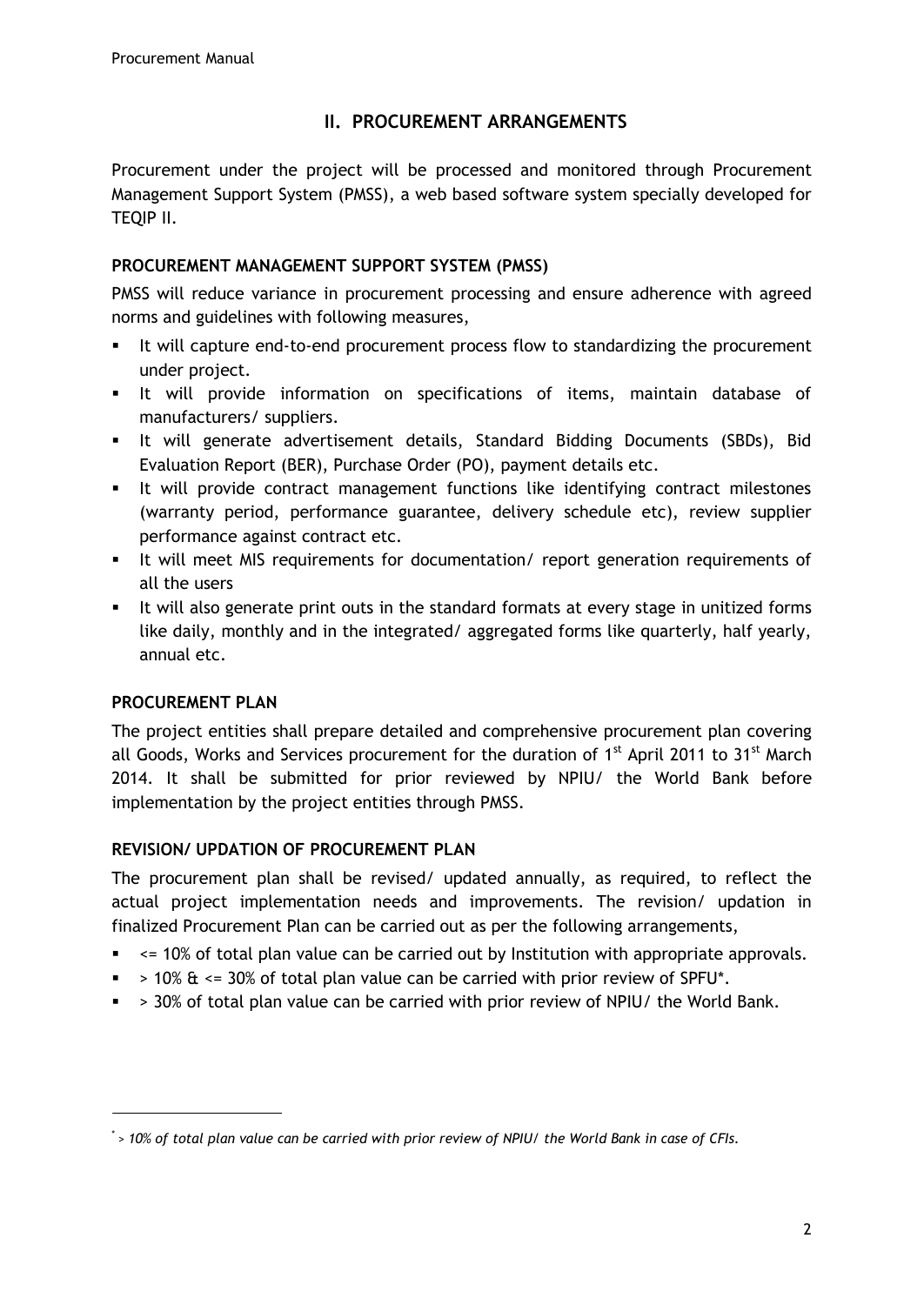# **VALUE THRESHOLDS & REVIEW ARRANGEMENTS**

| Category                                | Value per Contract <sup>®</sup>         | <b>Procurement Method</b>                                                                                                                            | Review <sup>#</sup> |
|-----------------------------------------|-----------------------------------------|------------------------------------------------------------------------------------------------------------------------------------------------------|---------------------|
| Goods                                   |                                         |                                                                                                                                                      |                     |
| Equipment                               | $>$ US\$ 300,000                        | International Competitive<br><b>Bidding</b><br>(ICB)                                                                                                 | Prior               |
|                                         | <= US\$ 300,000                         | Limited International Bidding (LIB)                                                                                                                  | Post                |
|                                         | $>$ US\$ 20,000<br>$\le$ US\$ 300,000   | National Competitive Bidding (NCB)                                                                                                                   | Post <sup>1</sup>   |
|                                         | $=$ US\$ 20,000                         | Shopping <sup>2</sup>                                                                                                                                | Post                |
|                                         | Proprietary Equipment<br><= US\$ 20,000 | Direct Contracting/ Shopping                                                                                                                         | Post                |
| Furniture                               | $=$ US\$ 20,000                         | Shopping                                                                                                                                             | Post                |
| Books &<br>Learning<br><b>Resources</b> | $=$ US\$ 20,000                         | Direct Contracting/ Shopping                                                                                                                         | Post                |
| Minor Items $3$                         | $= US$500$                              | <b>Direct Contracting</b>                                                                                                                            | Post                |
|                                         | $>$ US\$ 30,000                         | National Competitive Bidding (NCB)                                                                                                                   | Post <sup>1</sup>   |
| <b>Works</b>                            | $\le$ US\$ 30,000                       | Shopping                                                                                                                                             | Post                |
|                                         | $= US$1,000$                            | <b>Direct Contracting</b>                                                                                                                            | Post                |
| Services <sup>4</sup>                   | $>$ US\$ 200,000                        | Quality and Cost Based Selection<br>(QCBS)                                                                                                           | Prior               |
|                                         | $>$ US\$ 100,000<br>$= US$200,000$      | Quality and Cost Based Selection<br>(QCBS)/ Fixed Budget Selection<br>(FBS)/ Least Cost Selection (LCS)                                              | Post                |
|                                         | $= US$100,000$                          | Selection<br>Cost<br>Least<br>$(LCS)$ /<br>Consultant's<br>Qualification<br>based<br>Selection<br><b>Budget</b><br>(CQS)<br>Fixed<br>Selection (FBS) | Post                |
|                                         | $=$ US\$ 2,000                          | Single Source Selection (SSS)                                                                                                                        | Post                |

*<sup>\*</sup> For threshold calculation value of US\$ to be taken as 50 INR and exclusive of applicable taxes.*

*<sup>#</sup> Arrangements for review by the World Bank.*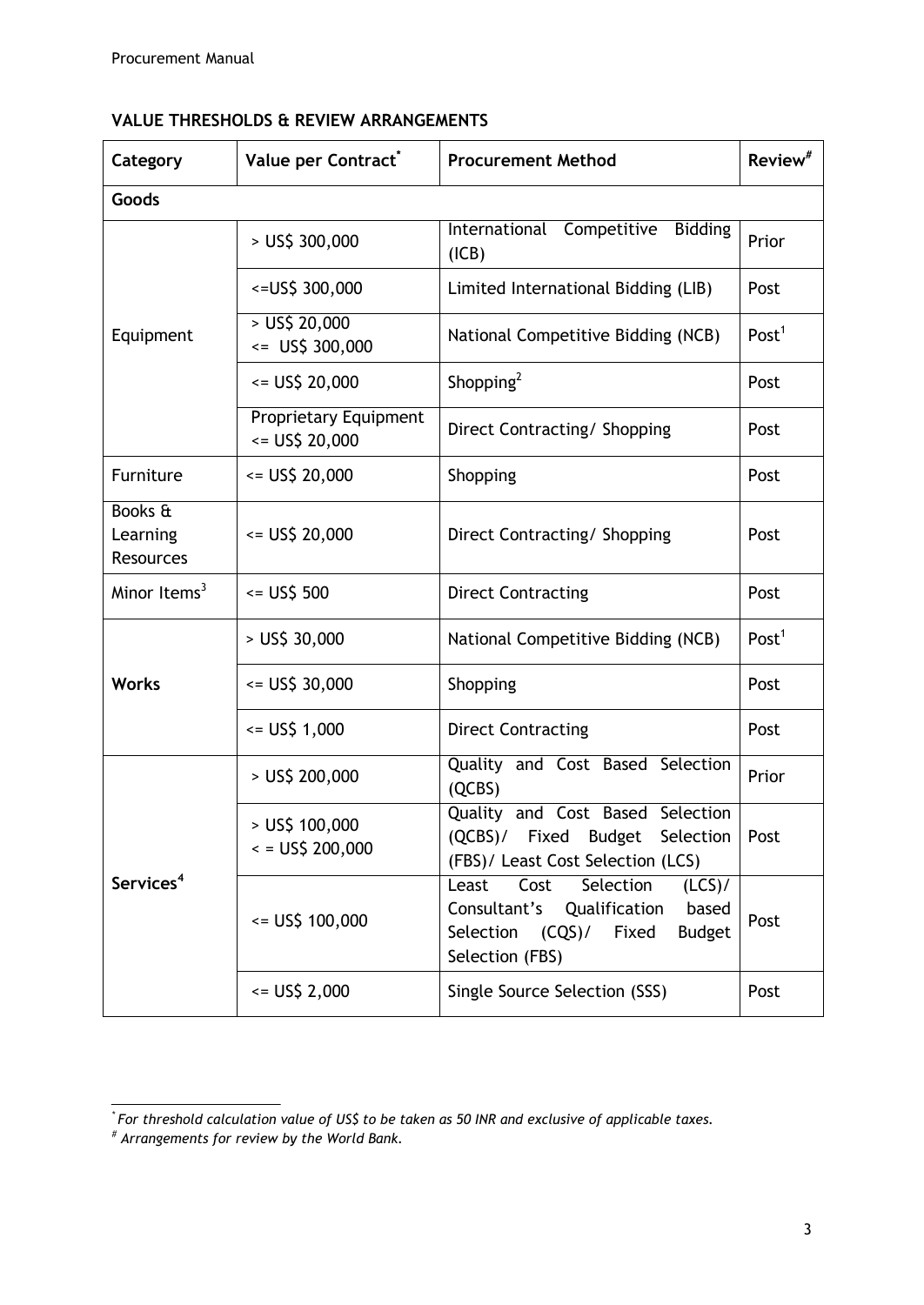## **PRIOR REVIEW ARRANGEMENTS**

Goods/ Works contracts shall be prior reviewed as per the following arrangements,

- Equivalent or less than US\$ 100,000 per contract prior review by the Institutions.
- More than US\$ 100,000 and up to US\$ 200,000 equivalent per contract prior review by SPFU.
- More than US\$ 200,000 and up to US\$ 300,000 equivalent per contract prior review by NPIU.
- Above US\$ 300,000 prior review by the World Bank.

Services contracts shall be governed by the following provisions,

- Services contracts expected to cost more than US\$ 200,000 shall be advertised in UNDB online and dgMarket in accordance with other provisions of para 2.5 of the Consultants Guidelines.
- Hiring of individual consultants through competition shall be restricted to US\$ 50,000 or less and hiring through Single Source Selection shall be restricted to US\$ 2,000 or less. All contracts of Individual Consultants shall be subjected to post review by the World Bank.
- Terms of Reference (ToR) for all consultant contracts shall be furnished to the Bank for its prior review and No Objection.
- The shortlist for Services contracts expected to cost less than US\$ 500,000 may comprise entirely national consultants in accordance with other provisions of para 2.7 of the Consultants Guidelines.
- In Single Source Selection, per day consultation fee shall not be more than US\$ 100 beyond which prior approval of BOG of the Institution is required.

*Notes:*

*<sup>1</sup> First 2 NCB contracts for Goods/ Works from the Project irrespective of value shall be submitted for prior review by the Bank.* 

*<sup>2</sup> DGS&D Rate Contracts can be used as an option instead of Shopping, if the item is covered under the DGS&D Rate Contracts and offers value for money. However, State Rate Contracts cannot be treated at par with DGS&D Rate Contracts. If State Rate Contracts exist for any items, it can be considered as one of the minimum three quotations required for Shopping.*

*<sup>3</sup>Minor items shall cover consumables such as laboratory & workshop supplies, stationary, office items etc.* 

*<sup>4</sup> First 2 Consultancy contracts from the Project shall be submitted for prior review by the World Bank.*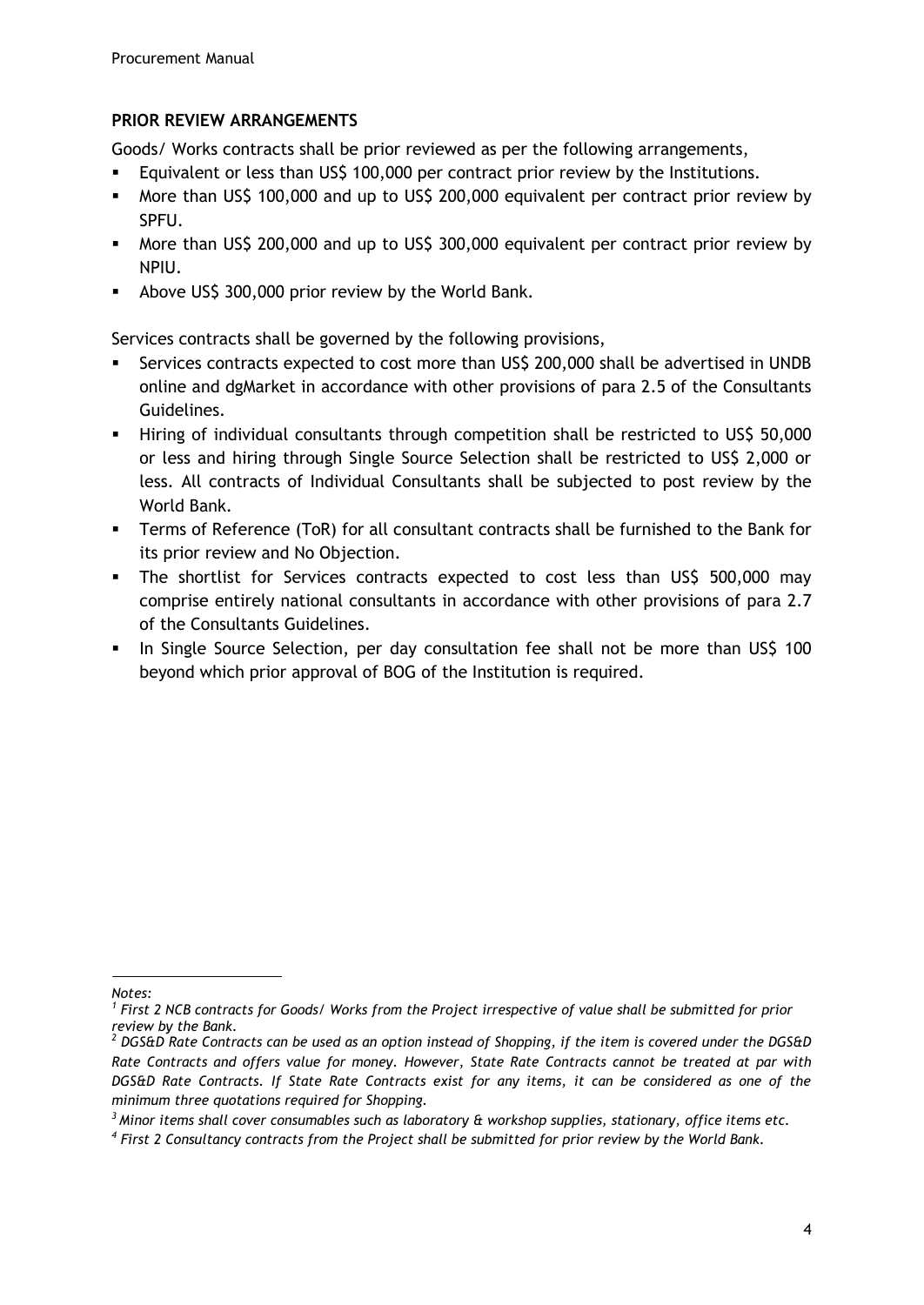## **PROCUREMENT STEPS**

The flow chart given below broadly depicts the essential steps in procurement process,



### **DISCLOSURE**

For all procurements, information on pre-qualification and award of contract shall be posted on the institutional website for two week.

### **PROCUREMENT AUDIT**

Post review of minimum 20% all the contracts under the Project shall be conducted by the SPFU/ NPIU as per the laid down procedures. All documents related to procurement should be filed and kept systematically and safely. In addition, the World Bank will also have the right to conduct post review of the contracts. The concerned authorities will be required to make available all relevant documents to the World Bank, as and when required.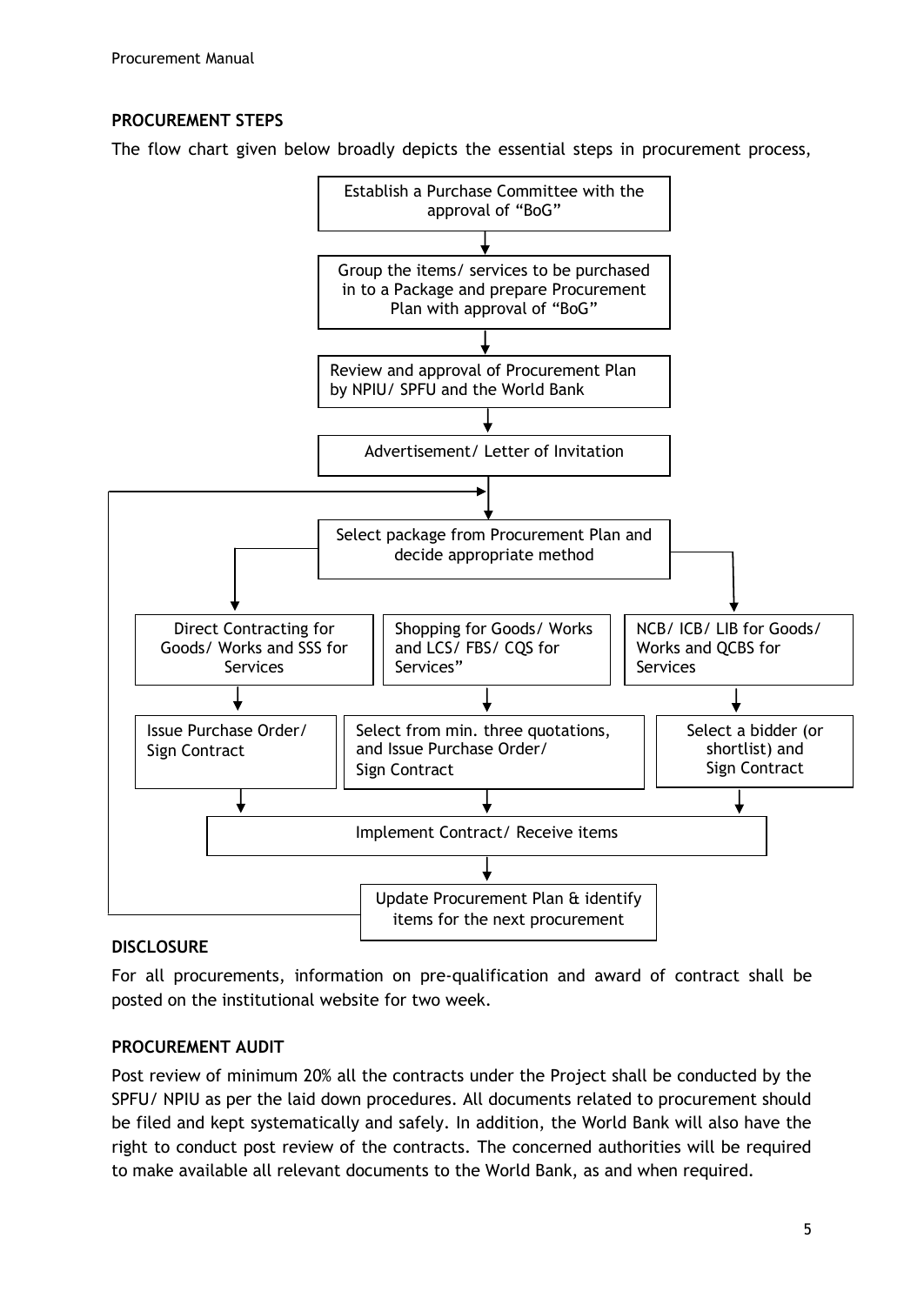### **III. PROCUREMENT OF GOODS & WORKS**

#### **PROCUREMENT METHODS**

- $\checkmark$  International Competitive Bidding (ICB)
- $\checkmark$  Limited International Bidding (LIB)
- $\checkmark$  National Competitive Bidding (NCB)
- $\checkmark$  Shopping
- $\checkmark$  Direct Contracting

## **INTERNATIONAL COMPETITIVE BIDDING (ICB)**

ICB is generally adopted where supplies cannot be met from indigenous sources and need import, and/ or foreign firms are expected to participate resulting in more competition.

- Invitation for bids (IFBs) for ICBs shall be published in daily national newspaper with wide circulation all over the country, at least in one english and one regional language daily.
- Apart from wide publicity nationally, advertisement of invitation for bids (IFBs) shall be published in United Nation's Development Business (UNDB)/ dg Market online and project website.
- Use of the World Bank Standard Bid Documents.
- Sale of bid documents should start only after publication of invitation of bids in newspapers and UNDB/ dg Market.
- Bidding period shall be 45 to 90 days from the start of the sale of the bid documents.
- **•** Domestic preference shall be allowed to domestic bidders with respect to foreign bidders as mentioned in the bid documents.
- Other procedures for ICB will broadly be same as that of National Competitive Bidding (NCB) in respect of bid opening, bid evaluation, notification & publishing of award of contract, complaint redressal etc.

## **LIMITED INTERNATIONAL BIDDING**

Limited International Bidding (LIB) is essentially ICB by direct invitation without open advertisement. It may be an appropriate method of procurement where (a) there are only limited numbers of suppliers, or (b) other exceptional reasons may justify departure from full ICB procedures.

Under LIB, borrowers shall seek bids from a list of potential suppliers broad enough to assure competitive prices, such list to include all suppliers all over the world. Domestic preference is not applicable in the evaluation of bids under LIB. In all respects other than advertisement and preferences, ICB procedures shall apply, including the publication of award of contract in UNDB online and in dg Market and use of the World Banks Standard Bidding documents.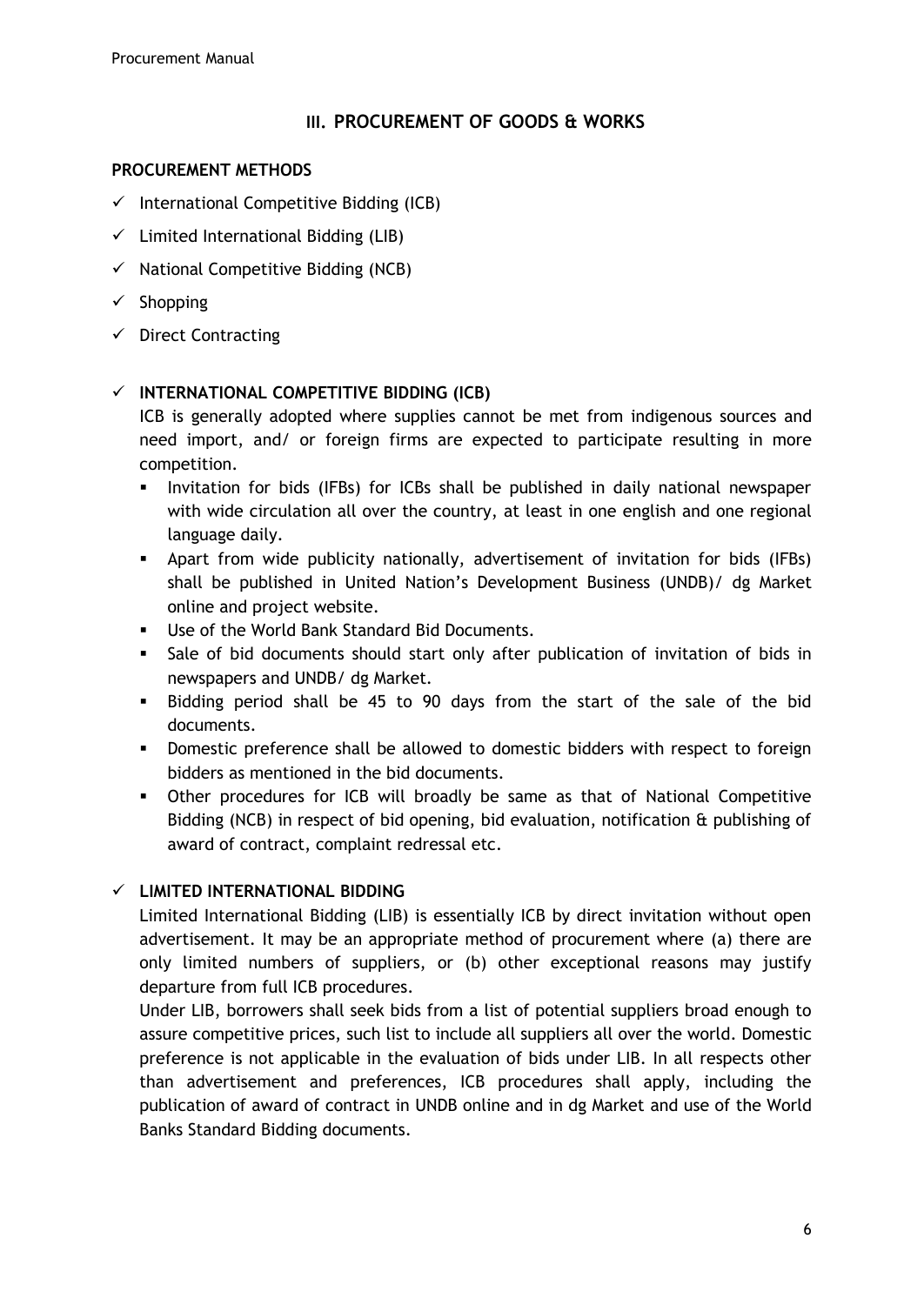## **NATIONAL COMPETITIVE BIDDING (NCB)**

NCB also known, as Open Tender is the competitive bidding procedure normally used for procurement of goods and works. The procedure provides adequate competition among participants in order to ensure competitive prices. The procurement steps for NCB broadly consist of the following activities:

### **STEP 1: PREPERATION OF TENDER DOCUMENT**

- The tender documents shall furnish all information necessary for a prospective bidder to prepare a tender for the goods/ works to be provided.
- The bid document should invariably contain standard bidding and contract conditions to make it self-explanatory. Some of the mandatory requirements in a bid document include- Invitation for bids (IFBs), Instructions to Bidders (ITBs), Contract Data including Bill/ Schedule of Quantities (BOQ), General Terms & Conditions, Award Criteria, Notification of Award, Execution of Contract, Quality Control, Payment Terms, Taxes and Duties, Completion Certificate, Warranty/ Defect Liability, Drawings, Dispute Resolution, Arbitration, Force Majeure, etc.
- Bill/ Schedule of quantities (BOQ) will indicate the description of items to be provided along with quantities and the phased manner in which the goods/ works are required to be delivered or constructed.
- Bidding documents should state clearly whether the bid prices will be fixed or price adjustments will be made to reflect any changes in major cost components of the goods/ works.

### **STEP 2: ADVERTISEMENT**

- Timely notification of bidding opportunities is essential in competitive bidding. Invitations shall be published in daily newspapers with wide circulation all over India, at least in one national english and one regional language daily.
- The advertisement should also be placed in institutional website.
- The minimum time given for submission of bids shall be not less than 30 days from the date of sale of bid document.
- The last date and time of sale and receipt of bid document should be clearly indicated in the notification/ advertisement.

### **STEP 3: ISSUE OF BID DOCUMENT**

- Sale of tender documents should begin only after the publication of notification for tender in newspapers.
- Tender documents should be made available to all who seek them after paying the requisite fees, if any, regardless of registration status and they should be allowed to bid. However, the request should be in writing along with the requisite fee of the tender/ bid, if any. Bidding documents will be sold till one day prior to the opening of the tenders.
- Tenders can be sold from different places but the bid/ tenders shall be received at one place only, to avoid problems arising out of late/delayed tender submission.
- Tender documents can also be made downloadable from Institute website. However the downloaded tender documents must be submitted with requisite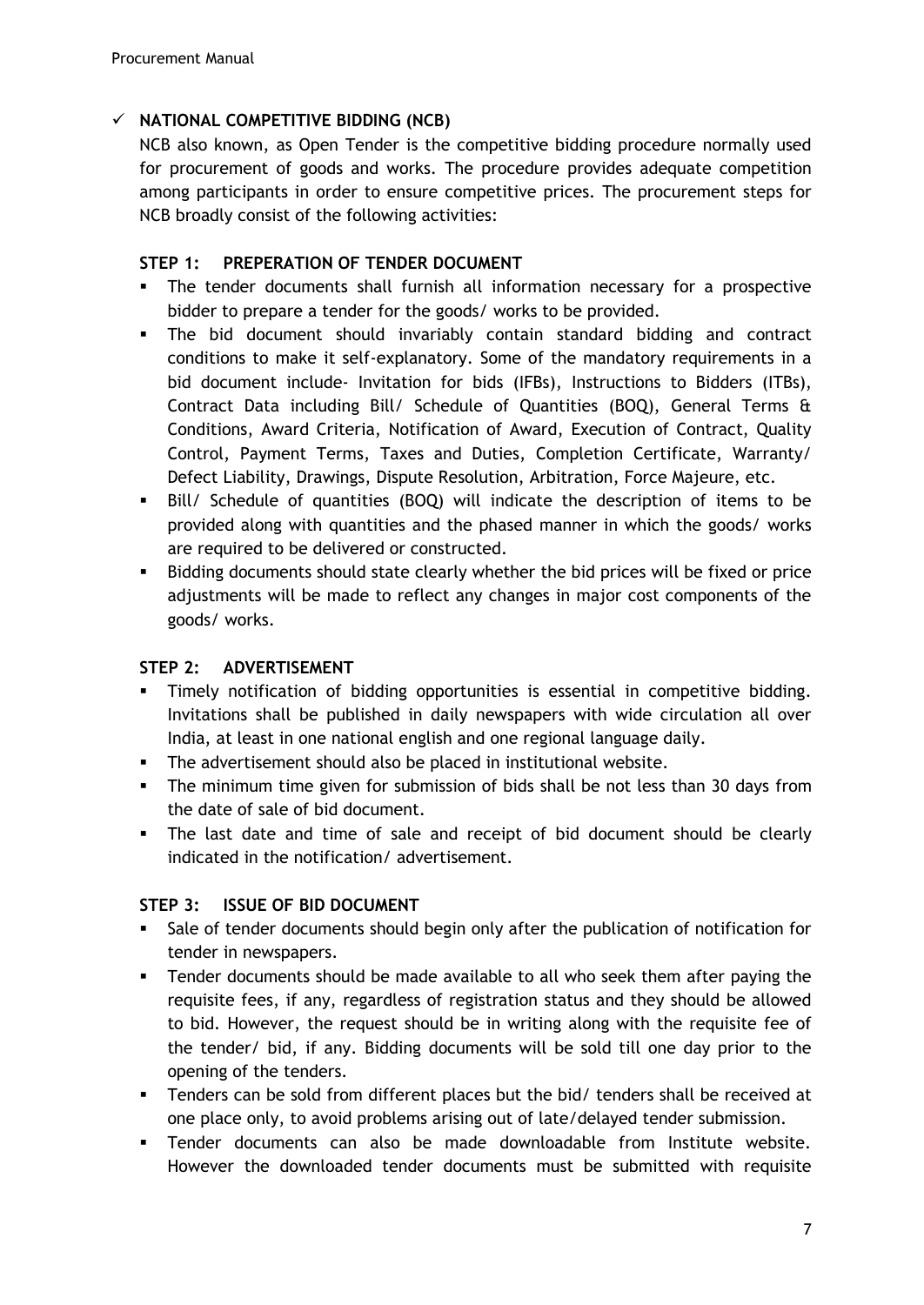tender fees in the form of bank DD without which the tender shall be rejected summarily.

## **STEP 4: OPENING OF BIDS**

- The time, date and venue for the tender opening shall be mentioned in the IFB and bid documents.
- Tenders/bids should normally be opened immediately after the deadline of time fixed for submission on the same day.
- Tenders shall be opened in public. The bidders or their representatives shall be allowed to be present at the time of opening of bids.
- All tenders received should be opened. No bid should be rejected at the time of bid opening except for late tenders. Late tenders shall be returned to the bidders unopened.
- The name of the bidder and total amount of each bid along with important conditions like excise duty, sales tax, delivery terms, delivery period, special conditions and discounts, if any, shall be read out at the time of bid opening. Withdrawal notices and modifications to the tender shall be read out first followed by the tender of the bidder.
- Minutes of bid opening must be prepared by bid opening officials and should be signed by all members present including bidders.
- Any kind of discounts offered shall be mentioned in the bid opening document clearly.

## **STEP 5: BID EVALUATION AND COMPARISION**

- The criteria to be used in the evaluation of tenders and the award of contracts shall be made known to all bidders and not be applied arbitrarily.
- The purpose of tender evaluation is to determine substantially responsive tender with the lowest evaluated cost, but not necessarily the lowest submitted price, which should be recommended for award.
- The bid/ tender price read out at the bid opening shall be adjusted at the time of evaluation with correction for any arithmetical errors for the purpose of evaluation with the concurrence of the bidder/ contractor. Where there is a discrepancy between the rates in figures and in words, the rate in words will prevail. Where there is a discrepancy between the unit and the line item total resulting from multiplying the unit rate by the quantity, the unit rate will prevail.
- The conditional discounts offered by the bidder shall not be taken into account for evaluation. This however does not apply to cross-discounts.
- The purchaser shall prepare a detailed report on the evaluation and comparison of tenders setting forth the specific reasons on which the recommendation is based for the award of the contract.

## **STEP 6: AWARD OF CONTRACT**

 Implementing agency shall award the contract within the period to all aspects to the bidders who has the necessary technical capability and financial resources and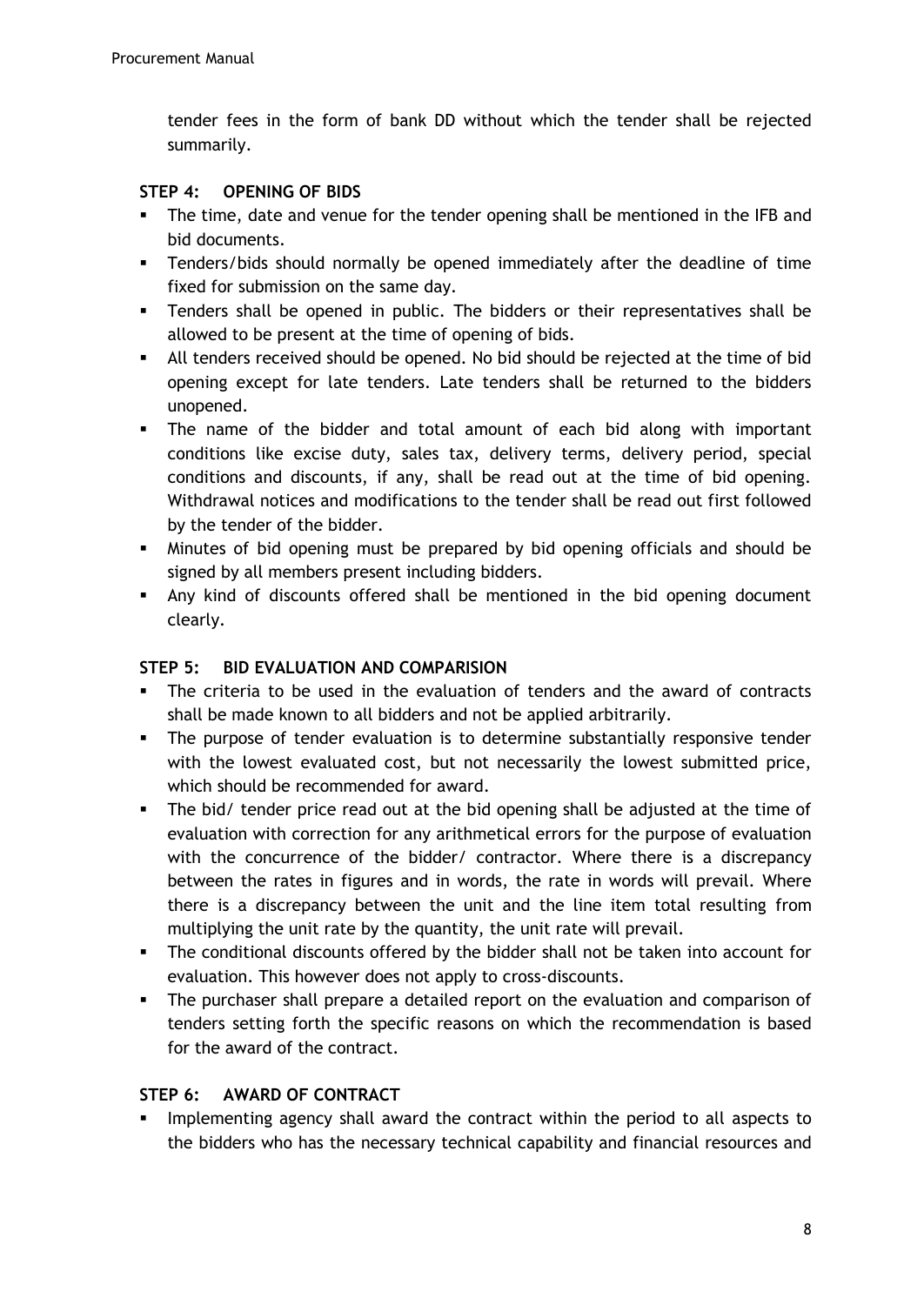whose bid is substantially responsive to the tender documents and has the lowest evaluated cost.

- The purchaser can, if so desired depute a team of 3-4 officers to the premises of manufacturer to whom the contract is proposed to be awarded, to satisfy itself that the manufacturer has capability to produce the required quantity and also the necessary quality testing and assurance facilities to meet the required standards. Based on the report of this Committee, the purchaser may decide to award the contract to the successful bidder offering the lowest or reasonable price after approval of the appropriate authority.
- Single bids should also be considered for award, if it is determined that publicity was adequate, bid specification/ conditions were not restrictive or unclear and bid prices are considered reasonable in comparison to estimated price.

## **SHOPPING**

The following consideration should be kept in view for adopting this procedure:

- Shopping is a Procurement method based on comparing price quotations obtained from several national suppliers, usually at least three to ensure competitive prices.
- Shopping is intended to be a simple and rapid procurement method and is one of the least competitive procurement methods and may be abused unless it is carried out in compliance with legal agreements and observing a minimum formality in the process and with appropriate record keeping for verification and audit.
- **Shopping should not be used as an expedient to by-pass more competitive methods** or fraction large procurement into smaller ones solely to allow the use of Shopping.
- To procure small amounts of off-the-Shelf goods or Standard Specification Commodities or simple civil works for which more competitive methods are not justified on the basis of cost or efficiency.
- Request for quotation shall be written and sent by letter, fax, telex, etc (with proof of receipt and record keeping) and can also be displayed in the Institute website.
- The request shall include the description and quantity of the goods as well as the required delivery time and place for the goods or services, including any installation requirements as appropriate.
- The request shall indicate the date by which the quotations are needed.
- Prices for goods supplied from within the country (including previously imported items) are requested to be quoted ExW (ex-works, ex-factory, ex-warehouse, exshowroom or off-the-shelf, as applicable) including all custom and excise duties and sale and other taxes already paid or payable on the raw materials and components; for goods offered from abroad (i.e., not previously imported) prices are requested CIF or CIP or DDU basis (in case of large purchases).
- In case of civil works prices shall be requested inclusive of all taxes and duties payable by the contractor.
- Requests should be addressed to more than three firms that are reputable, well established and are suppliers of the goods or services being purchased, as part of their normal business (after verifying whether those being invited will make an offer or not) to ensure at least three quotations are received; In case unsolicited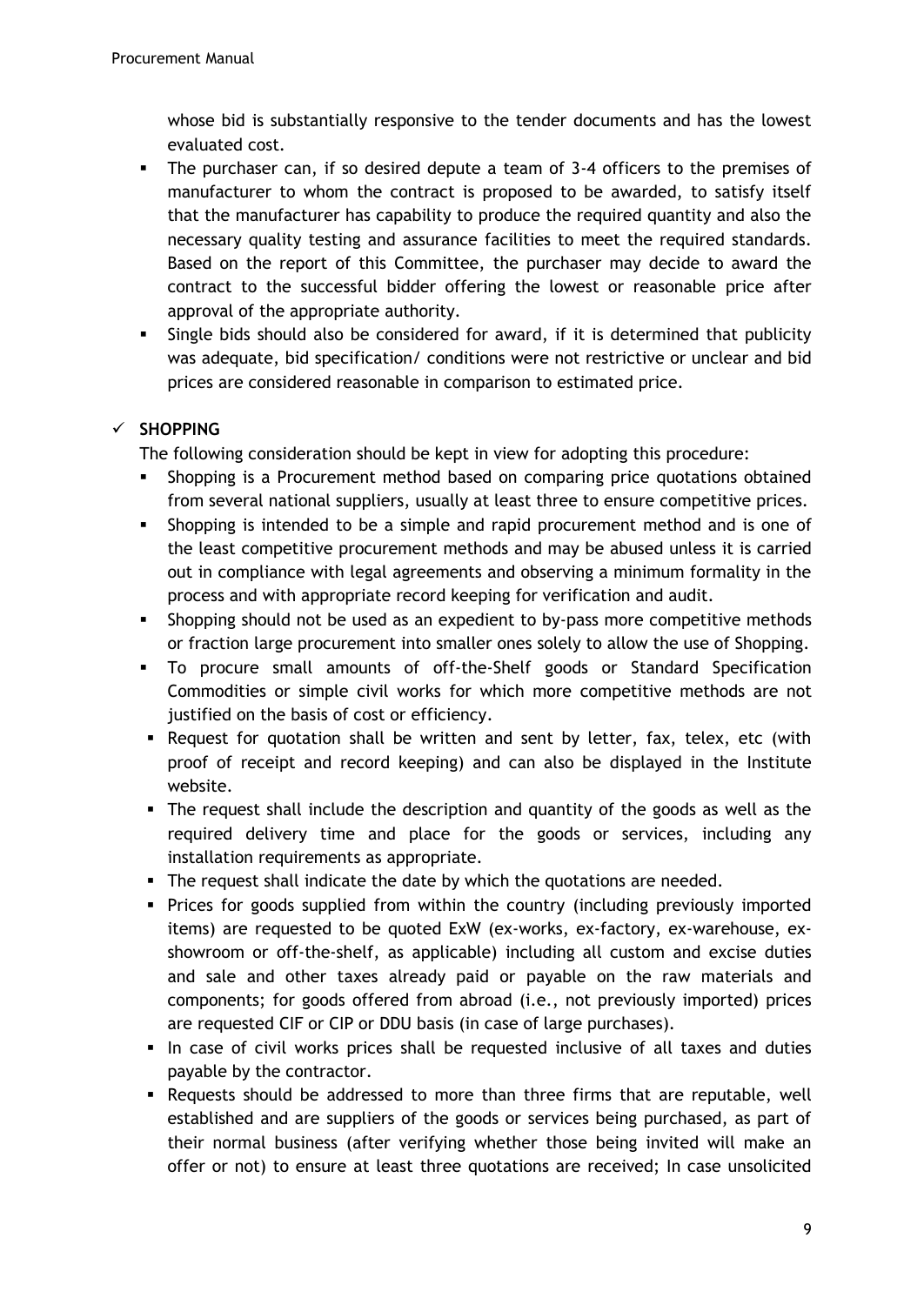quotations are received, they may be accepted after carrying out a similar due diligence exercise to verify the nature and reputation of firm.

- Quotation should be submitted in writing i.e., by fax, telex, or letter (copies to be kept for records).
- No bid securities are required.
- Normally, requests for quotes should indicate the expected date of submission of quotes with a minimum of 14 days from the date of issue of request.
- If the Purchaser has not received at least three quotations within the time set, it should verify with the suppliers who have not submitted quotation, whether they intend to do so and how soon.
- Quotation should be compared after adding to the quoted price for goods, the estimated cost of inland transportation and insurance, if any, to the final destination. The lowest responsive offer is selected.
- Purchaser may exercise discretion in selecting a quotation that is not the lowest priced as far as there is good technical justification on the quality of the offered item, suitability of delivery schedule, etc. In such cases, such requirements should be indicated in the request for quote as well as in the evaluation note.
- Award decision and its rationale should be documented/ and kept for review by audit by the Bank (or by the Bank's auditors) as needed. The record should contain the list of firms invited, and the list and value of quotations received, comparative statements etc. The documents should clearly show that the award is based on sound technical and commercial criteria.
- **Purchase order shall incorporate the terms of accepted offer.**

## **DIRECT CONTRACTING**

The procedure for Direct Contracting may be adopted if any one of the following conditions is met.

- In case of articles including equipment/ books, which are specifically certified as of proprietary in nature, or where only a particular firm is the manufacturer of the articles demanded.
- Standardization of equipment or spare parts to be compatible with existing equipment may justify additional purchases from the original supplier.
- Extension of existing contracts for goods/ works awarded with the prescribed procedures, justifiable on economic grounds.
- Works are small and scattered or are situated in remote locations where mobilization costs for contractors would be unreasonably high.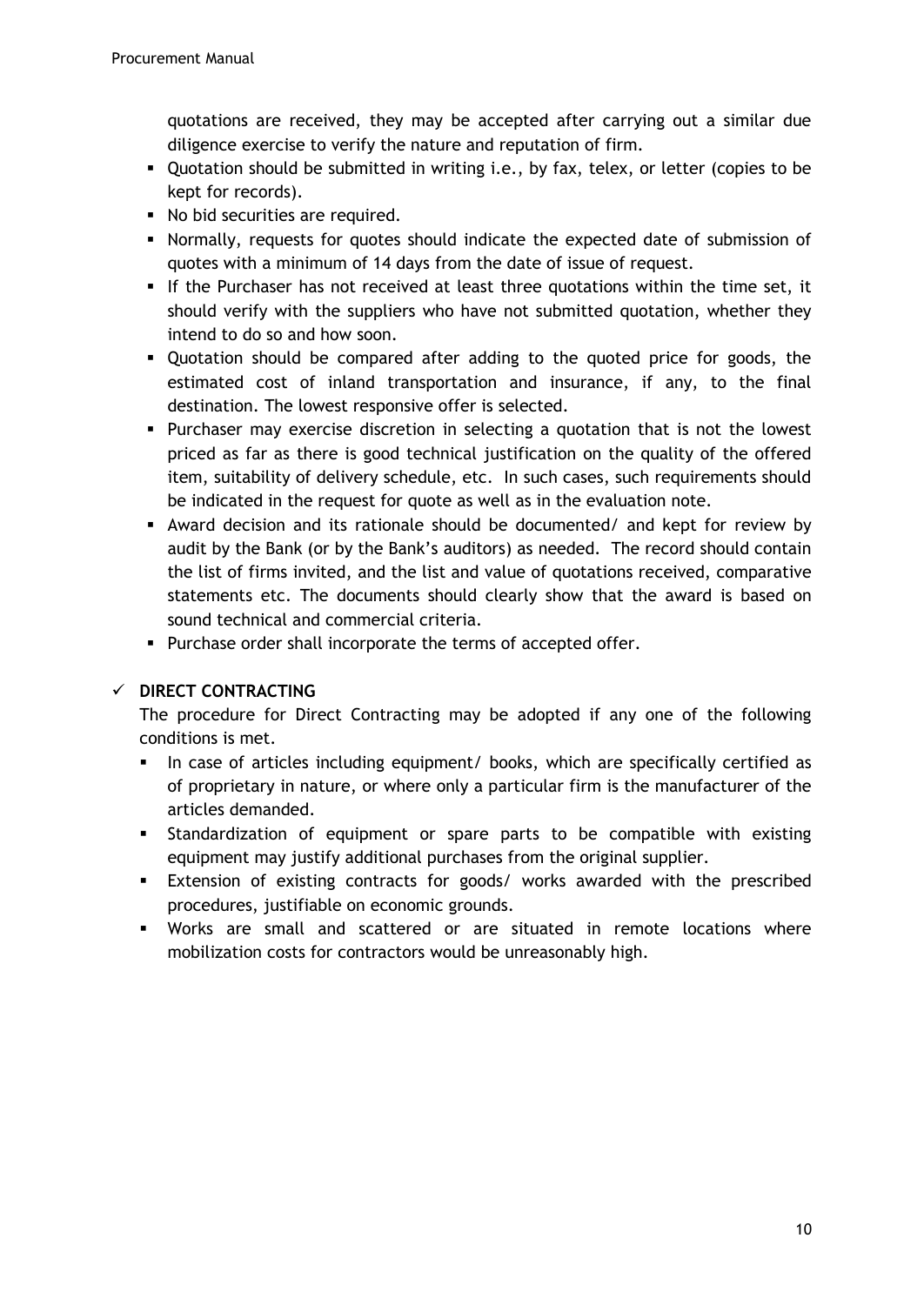# **IMPORTANT ASPECTS OF SHOPPING**

| <b>Important Aspects</b>      | <b>Brief Description</b>                                                                      |
|-------------------------------|-----------------------------------------------------------------------------------------------|
| Advertisement                 | No need for advertisement in newspapers,<br>however the                                       |
|                               | advertisement can be displayed in the Institution website.                                    |
| <b>Minimum Quotations</b>     | 3 quotations.                                                                                 |
| Time for Bid Submission       | Not less than 2 weeks.                                                                        |
| Negotiation                   | There should not be any negotiations either for price or terms &                              |
|                               | conditions of the tender submitted with suppliers.                                            |
| Validity of Tender            | 1. Bidders shall be required to submit tender valid for the                                   |
|                               | period specified in the tender documents.                                                     |
|                               | 2. Generally 30 to 40 days for Shopping.                                                      |
| Earnest Money/ Bid            | Not required.                                                                                 |
| Security                      |                                                                                               |
| <b>Examination of Tenders</b> | The Procurement Authorities entrusted with evaluation of<br>1 <sub>1</sub>                    |
|                               | tenders shall ascertain whether the tenders:                                                  |
|                               | • meet the eligibility requirements specified;                                                |
|                               | • have been properly signed;                                                                  |
|                               | • are valid for the period specified in the tender document;                                  |
|                               | • are substantially responsive (commercially and technically)<br>to the tender documents; and |
|                               | • are otherwise generally in order.                                                           |
|                               | 2. If the bidder meets the above stipulations indicated in the                                |
|                               | bid documents, it is determined as substantially responsive                                   |
|                               | and is considered further for evaluation.                                                     |
| Terms & Methods of            | Payment terms should be 90% payment after delivery to the                                     |
| Payment                       | consignee and balance 10% after acceptance of the goods or in                                 |
|                               | accordance with the practices applicable to the specific goods                                |
|                               | and works.                                                                                    |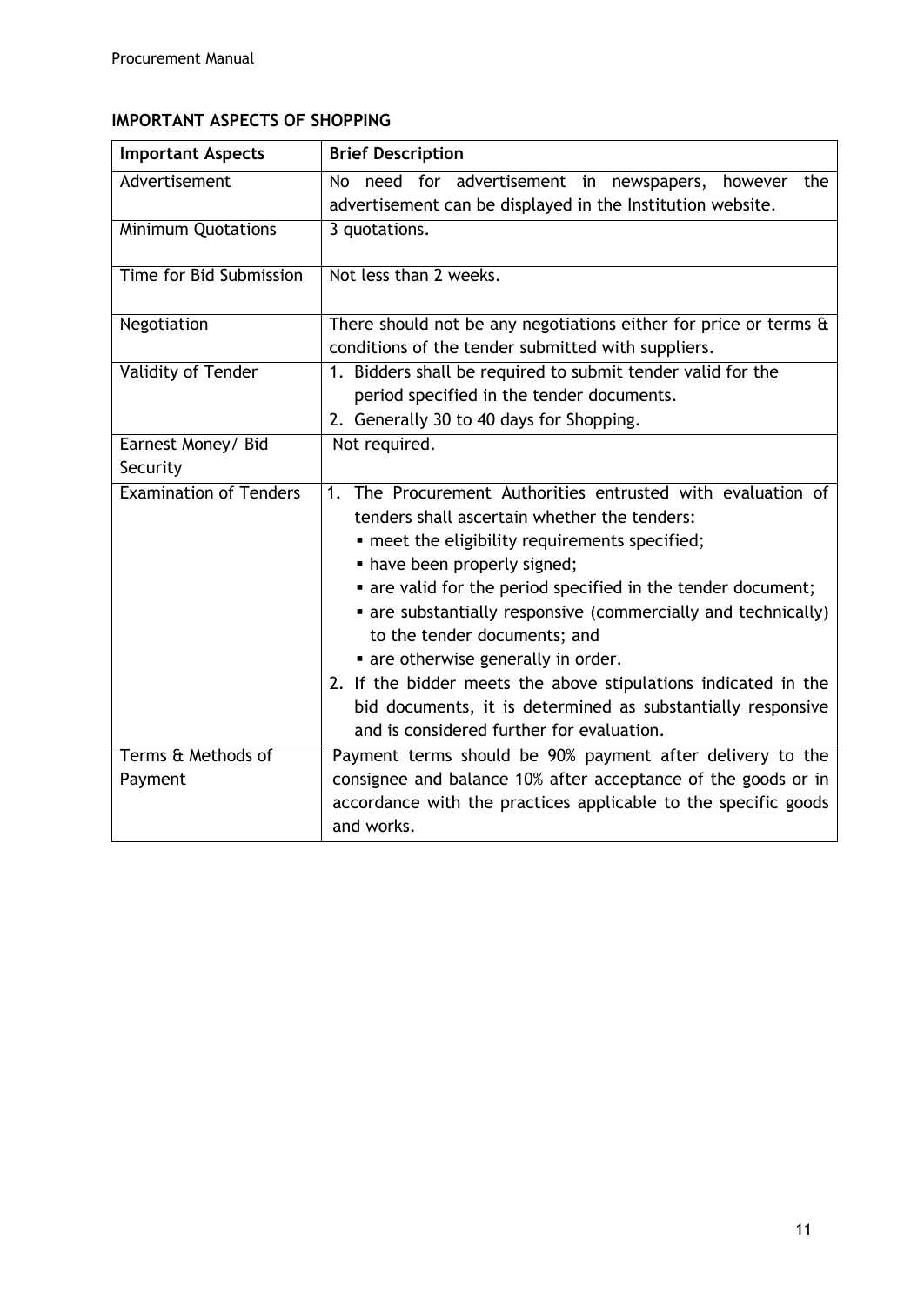Table below gives the brief of the procedures to be followed for Shopping:

| Sl.<br>No.       | What has to be done?                                                                                                                                                | Who should do it?                                                 | Description                                                                                                                                                                                                                                                                                                                                                                                                                                                                                                                            |
|------------------|---------------------------------------------------------------------------------------------------------------------------------------------------------------------|-------------------------------------------------------------------|----------------------------------------------------------------------------------------------------------------------------------------------------------------------------------------------------------------------------------------------------------------------------------------------------------------------------------------------------------------------------------------------------------------------------------------------------------------------------------------------------------------------------------------|
| $\overline{1}$ . | Identify the items or<br>the package of items<br>to be purchased from<br>the procurement plan.                                                                      | Purchase<br>Committee                                             | a. Understand the specifications of the<br>item(s) to be purchased.<br>b. Lay down terms & conditions and<br>specifications.<br>c. State Government rate contracts, if<br>any, shall be treated as one of the<br>three quotations in the shopping<br>process.<br>d.DGS&D rate contracts shall<br>be<br>acceptable for procurement under<br>shopping.                                                                                                                                                                                   |
| 2.               | Shop around or call<br>for all at least 3<br>quotations in writing<br>signature<br>with<br>of<br>supplier.<br>Quotations<br>could<br>also<br>be<br>obtained by fax. | officer<br>An<br>authorized<br>by<br>office<br>respective<br>head | The requests for quotations shall<br>contain:<br>a. The description specification and<br>quantity of the goods.<br>b. Say that contract shall be for full<br>quantity of each item.<br>c. Terms of delivery of goods or<br>description of works.<br>d. Desired completion period<br>e. Place of works<br>f. The price shall be quoted in INR.<br>g. Each bidder shall submit only one<br>quotation.<br>h. Quotation shall remain valid for a<br>period not less than 15 days.<br><i>i.</i> Terms of payment.<br>j. Warranty Conditions |
| 3.               | Prepare a comparison<br>sheet to select the<br>most<br>appropriate<br>supplier                                                                                      | Purchase<br>Committee                                             | The following steps shall be followed:<br>a. Evaluate<br>and<br>the<br>compare<br>determined<br>quotations<br>be<br>to<br>substantially responsive.<br>information<br>b. Write<br>from<br>the<br>quotations on a comparison form.<br>c. Select<br>the<br>most<br>appropriate<br>supplier.<br>d. Sales Tax in connection of goods<br>shall not be taken in account.<br>e. The purchase committee members<br>should sign on the comparison<br>sheet.                                                                                     |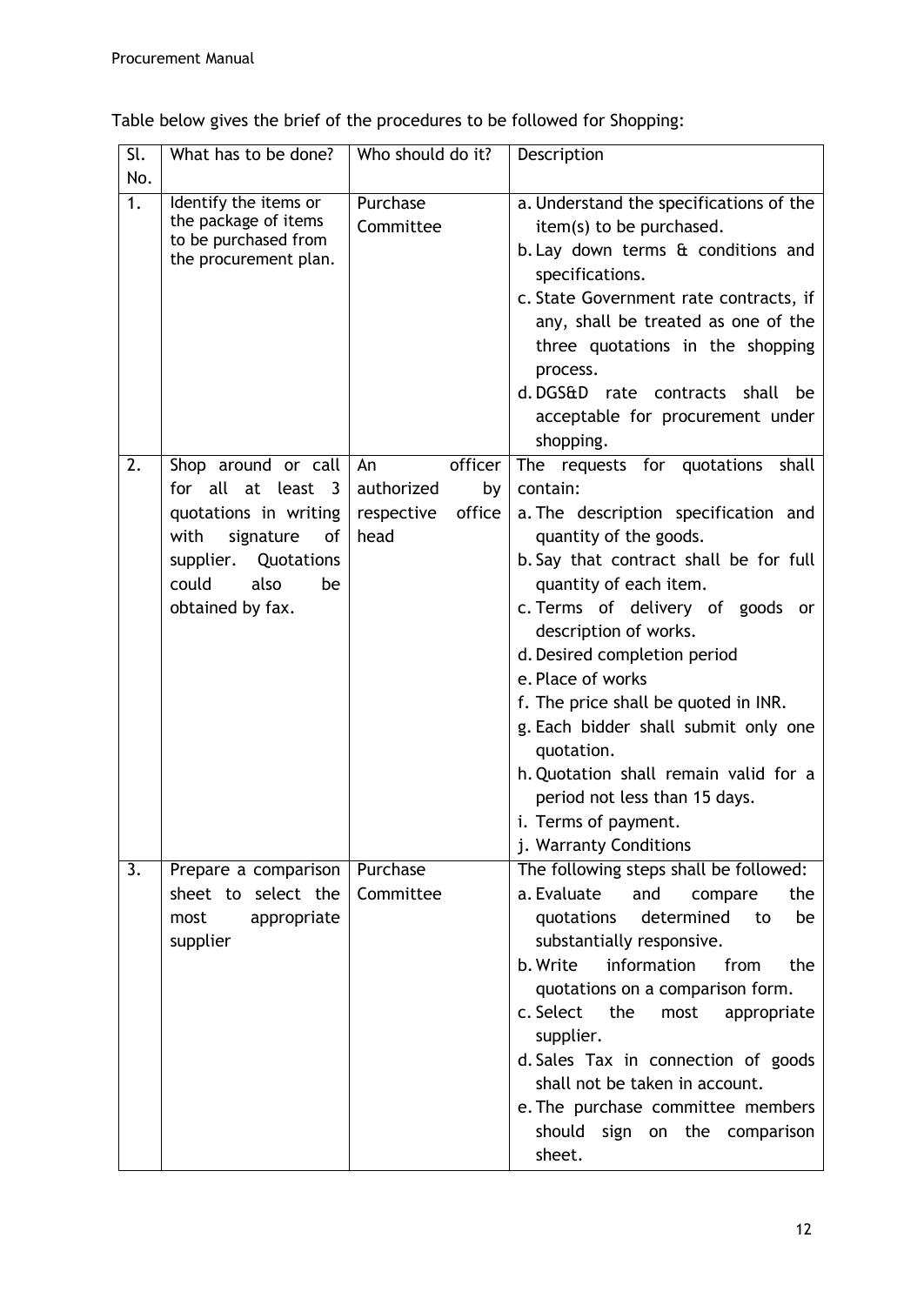# **IMPORTANT ASPECTS OF NCB/ ICB**

| <b>Important Aspects</b>       | <b>Brief Description</b>                                                                                                                                                                                                                                                                                                                                                                                                                                                                                                                                                                                                                                                                                                                                       |  |  |
|--------------------------------|----------------------------------------------------------------------------------------------------------------------------------------------------------------------------------------------------------------------------------------------------------------------------------------------------------------------------------------------------------------------------------------------------------------------------------------------------------------------------------------------------------------------------------------------------------------------------------------------------------------------------------------------------------------------------------------------------------------------------------------------------------------|--|--|
| Standards &                    | 1. The bid documents shall include generally accepted standards of                                                                                                                                                                                                                                                                                                                                                                                                                                                                                                                                                                                                                                                                                             |  |  |
| Technical                      | technical specifications.                                                                                                                                                                                                                                                                                                                                                                                                                                                                                                                                                                                                                                                                                                                                      |  |  |
| Specifications                 | 2. Unbiased technical specification shall be prepared with no<br>mention of brand names and catalogue numbers by a committee of<br>experts associating the trade representative, if required.<br>3. The functional performance, design, quality, packaging and<br>additional requirements should be clearly spelt out in the<br>specifications.<br>4. The specifications should be generic and should not appear to<br>favour a particular brand or supplier.<br>5. Preparation of technical specifications, bill of quantities and civil<br>drawings must be completed before tendering. Specifications for<br>the items to be procured should be drawn up in every case with<br>clarity.<br>6. No deviations from the specifications after opening of tender |  |  |
|                                | should be allowed.                                                                                                                                                                                                                                                                                                                                                                                                                                                                                                                                                                                                                                                                                                                                             |  |  |
| Advertisement                  | Invitation shall be published in at least one national English daily<br>1.<br>and one regional language daily for NCB.                                                                                                                                                                                                                                                                                                                                                                                                                                                                                                                                                                                                                                         |  |  |
|                                | 2. In case of ICB's also publish in the "United Nation's Development<br>Business (UNDB)" and dgMarket online and forward to embassies<br>and trade representatives of countries of likely suppliers of goods<br>and also who have expressed interest in response to the General<br>Procurement Notice (GPN)<br>3. The advertisement should also be placed at the project website.                                                                                                                                                                                                                                                                                                                                                                              |  |  |
| Time for                       | 1. Not less than 4 weeks for NCB.                                                                                                                                                                                                                                                                                                                                                                                                                                                                                                                                                                                                                                                                                                                              |  |  |
| Submission of Bids             | 2. Not less than 6 to 8 weeks for ICB.                                                                                                                                                                                                                                                                                                                                                                                                                                                                                                                                                                                                                                                                                                                         |  |  |
| Earnest Money/ Bid<br>Security | Earnest Money (bid security) to be deposited by the bidders shall<br>1.<br>be a specified amount for each packing/ schedule/ item as<br>indicated in the bid document.<br>2. It shall normally be 2-5% of the estimated cost of the goods or 1%<br>of the estimated cost of work rounded off to the nearest figure in<br>rupees.<br>3. The earnest money shall be in the form of a demand draft/<br>banker's cheque/ bank guarantee from a scheduled bank<br>preferably having a branch at the place where tenders are to be<br>submitted, which should be valid up to 45 days beyond the validity                                                                                                                                                             |  |  |
|                                | period of the tender.<br>4. Fixed Deposit Receipts endorsed in favour of purchaser shall also<br>be acceptable.<br>5. The earnest money of unsuccessful bidders shall be refunded soon<br>after the final acceptance of tenders.<br>6. The earnest money shall be forfeited in the event of withdrawal of                                                                                                                                                                                                                                                                                                                                                                                                                                                      |  |  |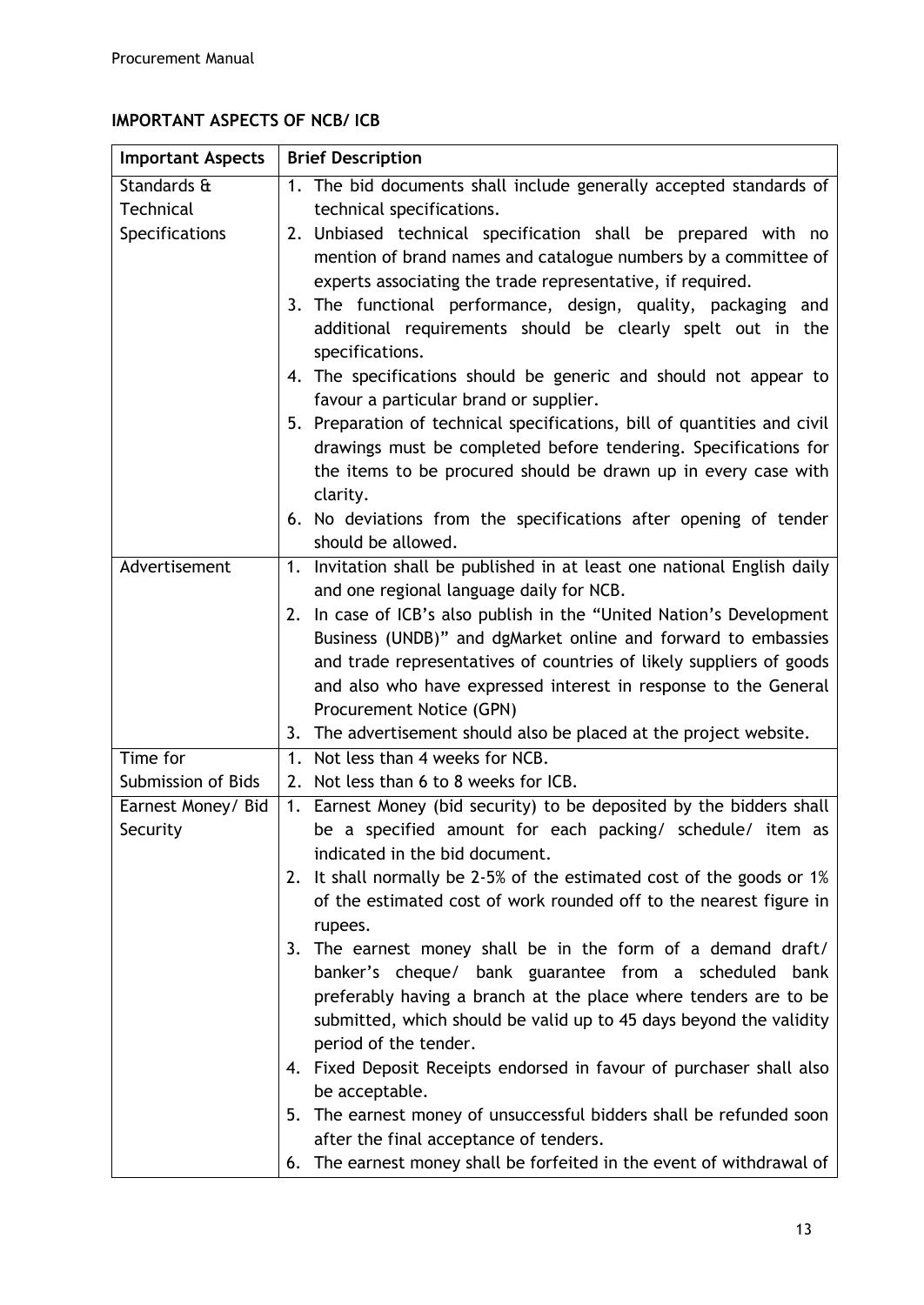|                         | the tender within the original validity once submitted or in case a   |
|-------------------------|-----------------------------------------------------------------------|
|                         | successful bidder fails to provide the performance security and       |
|                         | fails to execute necessary agreement within the period specified      |
|                         | or for submitting false, incorrect or misleading information.         |
| Performance             | 1. Tender documents for works and goods shall require performance     |
| <b>Security Deposit</b> | security in an amount sufficient to protect the implementing          |
|                         | agency in case of breach of contract by the contractor/supplier.      |
|                         | 2. This shall be in the form of a bank guarantee or any other         |
|                         | specified instrument and amount should be specified in the tender     |
|                         | document.                                                             |
|                         | 3. The amount of performance security shall normally be 5% for        |
|                         | goods/ works, of contract price (valid till 28 days after the date of |
|                         | expiry of defect liability period or the guarantee/ warranty period   |
|                         | as the case may be).                                                  |
|                         | 4. The performance security deposit shall be refunded within one      |
|                         | month of the completion of supply of goods/ works or after the        |
|                         | expiry of defects liability/ guarantee/ warranty period (as           |
|                         | mentioned above).                                                     |
|                         | 5. The performance security deposit may be forfeited in case any      |
|                         | terms and conditions of the contract are infringed or the bidder      |
|                         | fails to make complete supply satisfactorily or complete the work     |
|                         | within the delivery/completion period agreed in the contract          |
|                         | without prejudice to the purchaser's right to take further            |
|                         | remedial actions in terms of the contract and bidding documents       |
|                         | which formed part of the contract.                                    |
| <b>Retention Money</b>  | 1. In contracts for works, normally 5% of contract price shall be     |
|                         | recovered as retention money.                                         |
|                         | 2. Fifty percent (50%) of such retention money shall be repaid to the |
|                         | Contractor on completion of the whole of the works and balance        |
|                         | fifty percent (50%) shall be repaid after the expiry of the defects   |
|                         | liability period on certification by the Engineer that all defects    |
|                         | notified to the contractor before the end of the period have been     |
|                         | corrected.                                                            |
| Pre-Bid Conference      | 1. A pre-bid conference (date/venue to be indicated in the IFB        |
|                         | published in newspapers and bid document) may be arranged             |
|                         | wherein potential bidders may meet with the representatives of        |
|                         | the implementing authority to seek clarifications on the tender       |
|                         | documents.                                                            |
|                         | 2. Copy of minutes of the pre-bid conference should be furnished to   |
|                         | the bidders who had already purchased the bid documents and           |
|                         | also supplied along with the bid document sold to the parties         |
|                         | purchasing the document subsequent to the pre-bid conference.         |
| Examination of          | 1. The Procurement Authorities entrusted with evaluation of tenders   |
| <b>Tenders</b>          | shall ascertain whether the tenders:                                  |
|                         | Meet the eligibility requirements specified;<br>٠                     |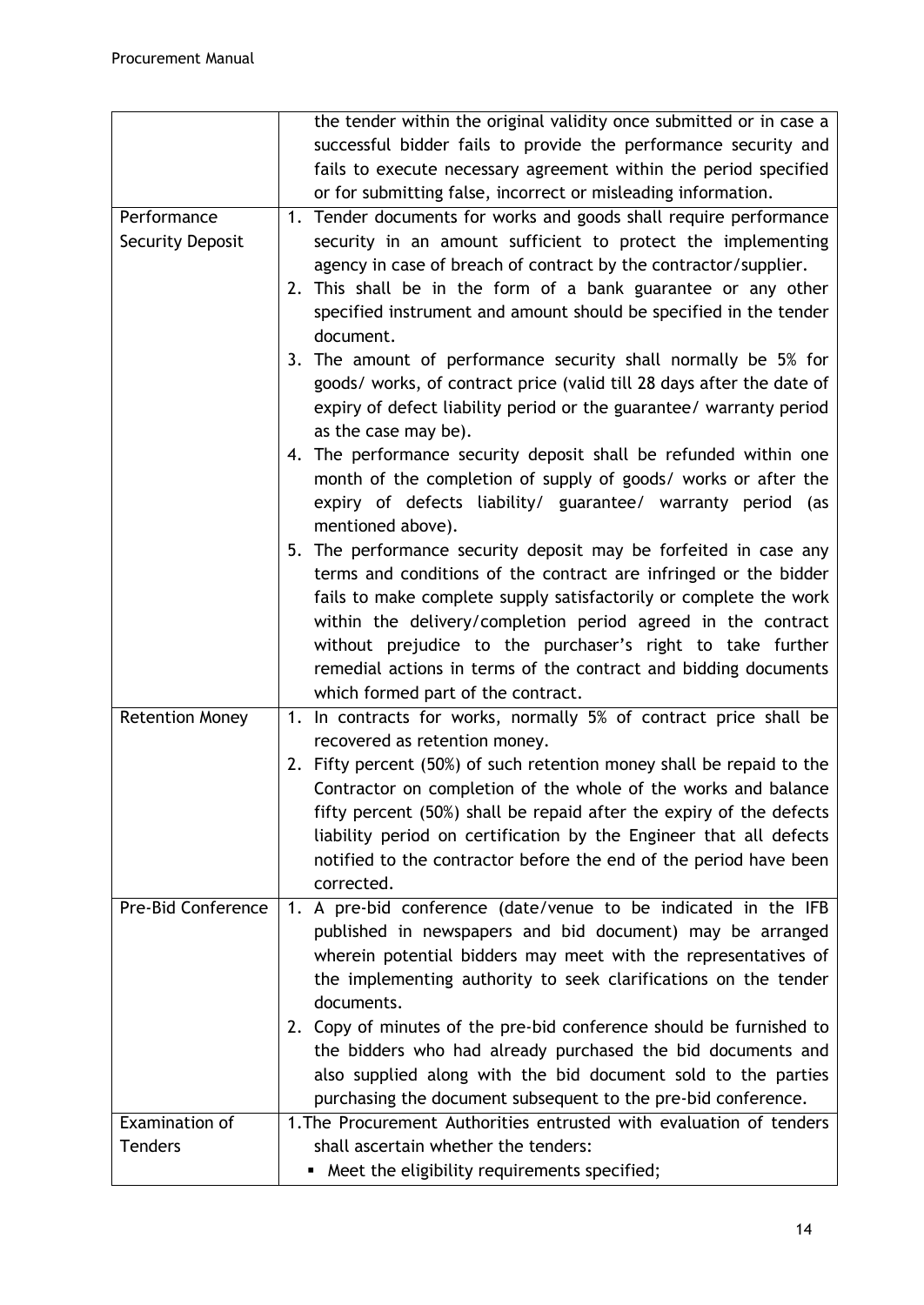|                           | Have been properly signed;                                                |
|---------------------------|---------------------------------------------------------------------------|
|                           | Are accompanied by the required earnest money and valid for               |
|                           | the period specified in the tender document;                              |
|                           | Have quoted for the entire schedule/ packing and are in the               |
|                           | required currency as indicated in the bid documents;                      |
|                           | Have proper Manufacturer's Authorisation letter<br>٠                      |
|                           | • Are substantially responsive (commercially and technically) to          |
|                           | the tender documents; and                                                 |
|                           | Have the technical and financial capability as per specified              |
|                           | tender evaluation criteria to successfully execute the contract.          |
|                           | For ensuring financial capacity a minimum turnover requirement            |
|                           | should be indicated in bid document.                                      |
|                           | Are otherwise generally in order.                                         |
|                           | 2. If the bidder meets the above stipulations indicated in the bid        |
|                           | documents, it is determined as substantially responsive and is            |
|                           | considered further for evaluation.                                        |
|                           | 3. Historical data in relation to the tender like annual reports, turn    |
|                           | over details, etc, if not received along with the bidder, can be          |
|                           | requested from the bidder after opening of bids and should be             |
|                           | submitted within a reasonable time span (say 7-10 working days).          |
| Post-Qualification        | In case the pre-qualification of the bidders has been carried out,<br>1.  |
| of Bidders                | and the tenders have been issued to the pre-qualified bidders, the        |
|                           | tenders shall be recommended for award on the basis of being              |
|                           | lowest substantially responsive bids.                                     |
|                           | 2. If bidders have not been pre-qualified, the implementing agency        |
|                           | shall determine whether the bidder whose bid has been                     |
|                           | determined to offer the lowest evaluated cost has the technical           |
|                           | capability and financial resources to effectively carry out the           |
|                           | contract as offered in the bid.                                           |
|                           | 3. The criteria to be met shall be set out in the tender documents,       |
|                           | and if the bidder does not meet them, the bid shall be rejected.          |
|                           | 4. In such an event, the implementing agency shall make a similar         |
|                           | determination for the next-lowest evaluated bidder and so on.             |
| Validity of Tender        | Bidders shall be required to submit tender valid for the period<br>1.     |
|                           | specified in the tender documents.                                        |
|                           | 2. Normally, in case of NCB/ICB, the bid validity period shall not        |
|                           | exceed 90 days after the date of bid opening.                             |
| <b>Validity Extension</b> | As far as possible contract should be finalized within the original<br>1. |
| of Tenders                | validity of the offers mentioned in the tender document.                  |
|                           | 2. An extension of bid validity, if justified by exceptional              |
|                           | circumstances with the approval of next higher authority, shall be        |
|                           | requested in writing from all bidders (of valid tenders only) before      |
|                           | the expiry date.                                                          |
|                           | 3. Bidders shall have the right to refuse to grant such an extension      |
|                           | without forfeiting their Earnest Money, but those who are willing         |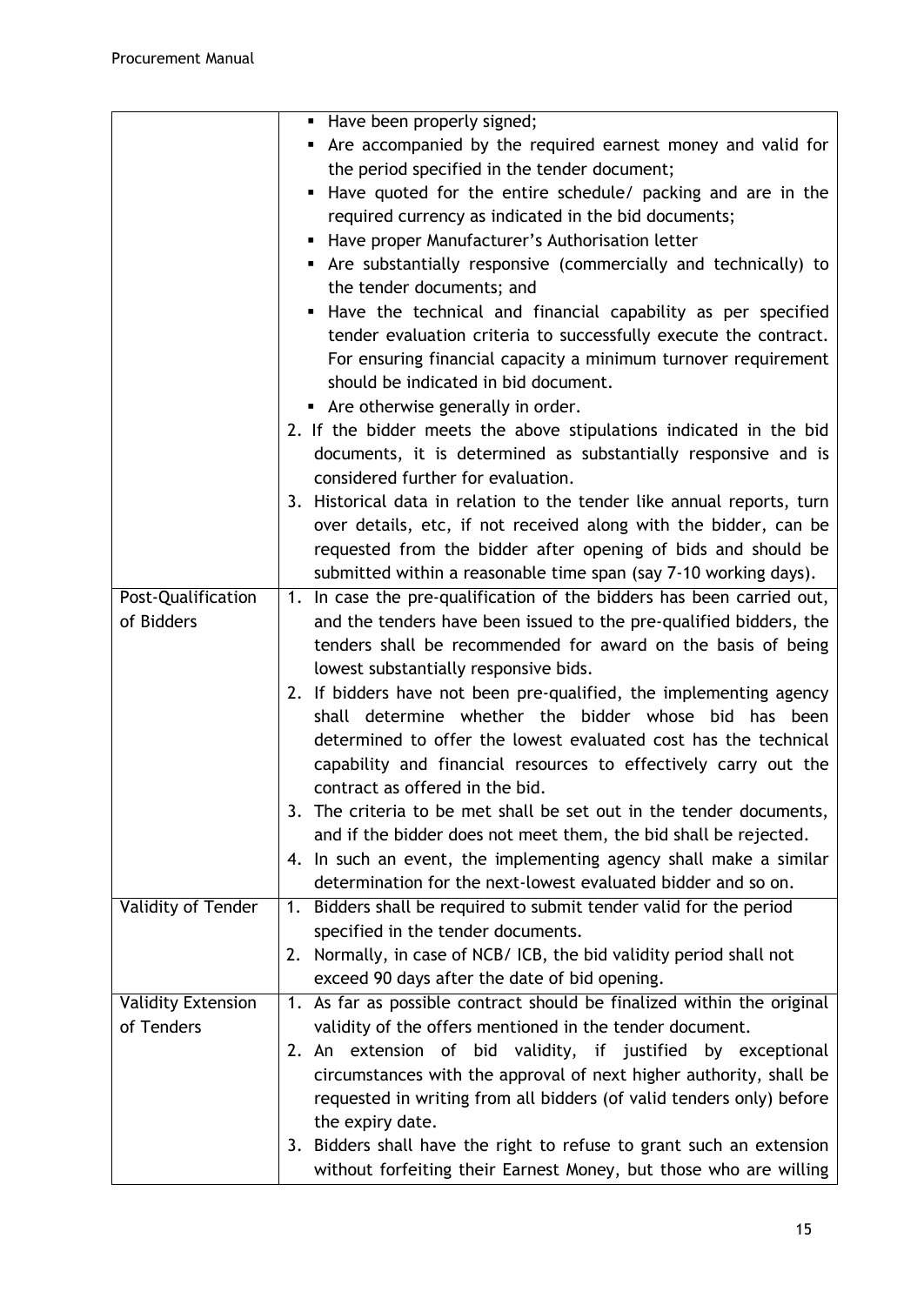|                  | to extend the validity of their bid shall also be required to provide   |
|------------------|-------------------------------------------------------------------------|
|                  | a suitable extension of Earnest Money as specified in the tender        |
|                  | document.                                                               |
|                  | 4. Prior concurrence of the Bank would be obtained if (i) for the first |
|                  | request for extension if it is longer than four weeks; and (ii) for all |
|                  | subsequent requests for extension irrespective of the period (such      |
|                  | concurrence will be considered by Bank only in cases of Force           |
|                  | Majeure and circumstances beyond the control of the Purchaser/          |
|                  | Employer).                                                              |
| Rejection of All | 1. Tender documents usually provide that implementing agency may        |
| <b>Tenders</b>   | reject all tenders.                                                     |
|                  | 2. Rejection of all tenders is justified when none of the tenders are   |
|                  | substantially responsive. However, lack of competition shall not        |
|                  |                                                                         |
|                  | be determined solely on the basis of the number of bidders.             |
|                  | 3. If all tenders are rejected, the implementing agency shall review    |
|                  | the causes justifying the rejection and consider making revisions       |
|                  | to the conditions of contract, design and specifications, scope of      |
|                  | the contract, or a combination of these, before inviting new            |
|                  | tenders.                                                                |
|                  | 4. If the rejection of all tenders is due to lack of competition, wider |
|                  | advertising shall be considered. If the rejection is due to most or     |
|                  | all of the tenders being non-responsive, new tenders may be             |
|                  | invited.                                                                |
|                  | 5. Rejection of all tenders and re-inviting new tenders, irrespective   |
|                  | of value shall be referred to the next higher authority for approval    |
|                  | than the authority that approved the issue of tender or to the          |
|                  | head of the unit. Before re-inviting tenders the specifications may     |
|                  | be reviewed for revision, if any.                                       |
|                  | 6. Rejection of tenders (ICB/ NCB), irrespective of the value, will     |
|                  | require World Bank's approval.                                          |
| Modification in  | 1. Quantities in contracts awarded may be increased up to 15% of the    |
| Orders (Goods/   | quantity originally ordered by amending the order after recording       |
| Equipment)       | reasons, provided that such orders shall be given before the date       |
|                  | of the expiry of last supply and also subject to the condition that     |
|                  | prices have since not reduced and purchases were required on            |
|                  |                                                                         |
|                  | urgency basis.                                                          |
|                  | 2. If the threshold of 15% is exceeded, prior concurrence of the Bank   |
|                  | shall be obtained.                                                      |
| Extension of     | 1. Contracts under NCB method may be increased/ decreased up to         |
| Contract         | 15% of the quantity originally ordered by amending the order/           |
| (Works)          | contract after recording reasons, provided that such orders shall       |
|                  | be given before the date of contractual completion and also             |
|                  | subjected that works were required on urgent basis.                     |
|                  | 2. The variation in requirement shall be appropriately indicated in     |
|                  | the bid document.                                                       |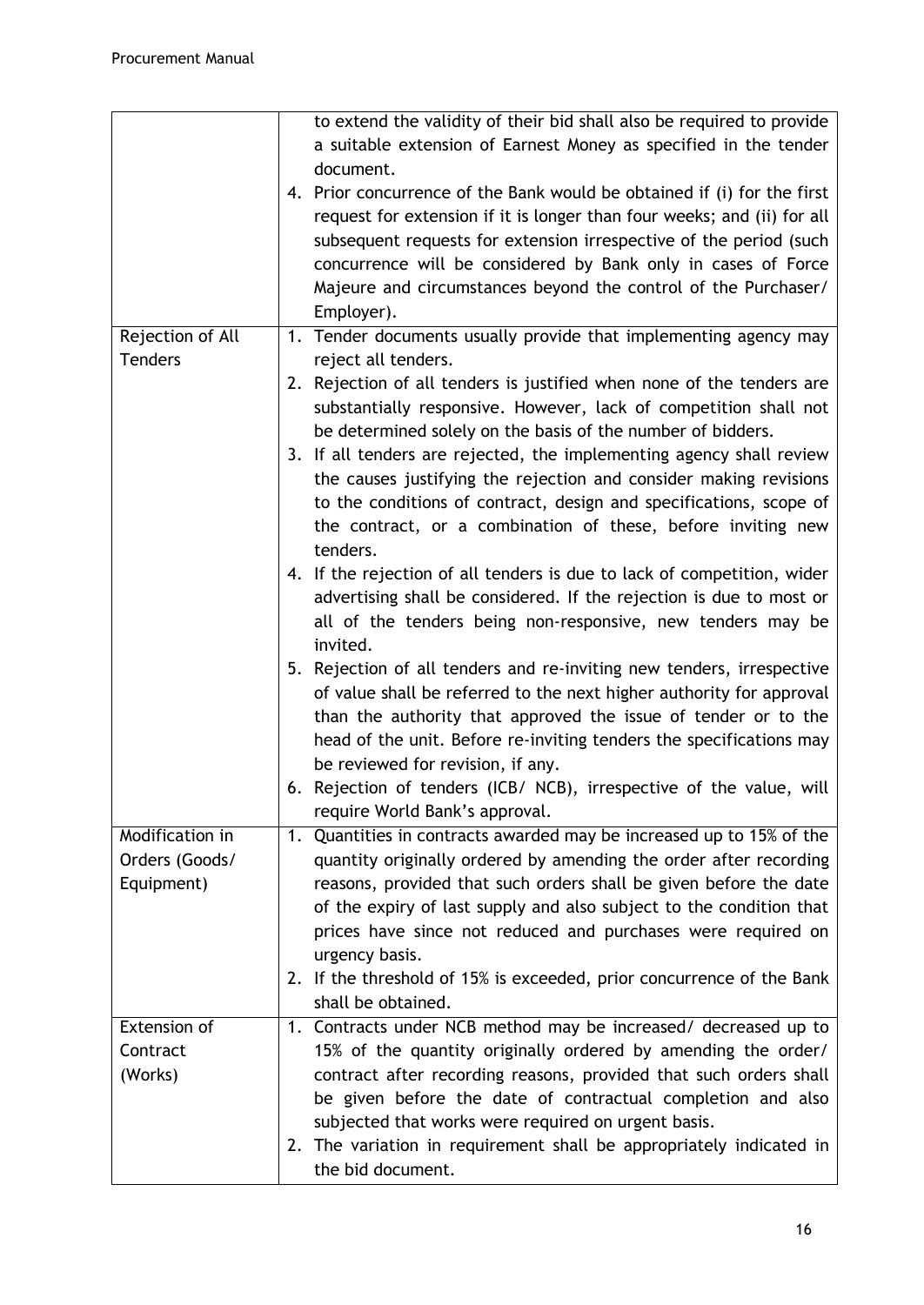|                    | 3. It should be justifiable on economic grounds/ without change in       |
|--------------------|--------------------------------------------------------------------------|
|                    | costs.                                                                   |
| Rebidding          | 1. Rebidding shall not be carried out without the prior concurrence      |
|                    | of the Bank.                                                             |
|                    | 2. The system of rejecting the bids falling outside a pre-determined     |
|                    | margin or bracket of prices shall not be used.                           |
| Negotiation        | There should not be any negotiations either for price or terms and       |
|                    | conditions of the tender submitted.                                      |
| Confidentiality    | After the public opening of tenders, information relating to the         |
|                    | examination, clarification,<br>evaluation<br>and<br>of<br>tenders<br>and |
|                    | recommendations concerning awards shall not be disclosed to bidders      |
|                    | or other persons not officially concerned with this process until the    |
|                    | successful bidder is notified of the award of the contract.              |
| Terms & Methods    | Payment terms for ICB and NCB are provided in the bidding                |
| of Payment         | documents and should be followed as it is.                               |
| Liquidated         | 1. Provisions for liquidated damages shall be included in the            |
| <b>Damages</b>     | conditions of contract for the delay in the delivery of goods or         |
|                    | completion of works.                                                     |
|                    | 2. In the case of goods, the liquidated damages shall be calculated at   |
|                    | the rate of 0.01% per day of delay to maximum of 10% of the              |
|                    | contract value.                                                          |
|                    | 3. In the case of works, the liquidated damages will be calculated at    |
|                    | 0.01% of the contract price per day, subject to a ceiling of 10% of      |
|                    | the contract price and shall be levied by way of pre-estimated           |
|                    | damages and not by way of penalty.                                       |
| Fraud & Corruption | The borrowers (including beneficiaries of Bank loans), as well as        |
|                    | Bidders, Suppliers, Contractors, and Consultants under Bank-financed     |
|                    | contracts shall observe the highest standard of ethics during the        |
|                    | procurement and execution of such contracts. In pursuit of this          |
|                    | policy, the Bank:                                                        |
|                    | (a) defines, for the purposes of this provision, the terms set forth     |
|                    | below as follows:                                                        |
|                    | (i) "corrupt practice" means the offering, giving, receiving, or         |
|                    | soliciting, directly or indirectly, of anything of value to              |
|                    | influence the action of a public official in the procurement             |
|                    | process or in contract execution;                                        |
|                    | (ii) "fraudulent practice" means a misrepresentation or omission         |
|                    | of facts in order to influence a procurement process or the              |
|                    | execution of a contract;                                                 |
|                    | (iii) "collusive practice" means a scheme or arrangement between         |
|                    | two or more Bidders, with or without the knowledge of the                |
|                    | borrower, designed to establish bid prices at artificial, non            |
|                    | competitive levels; and                                                  |
|                    | (iv) "coercive practice" means harming or threatening to harm,           |
|                    | directly or indirectly, persons or their property to influence           |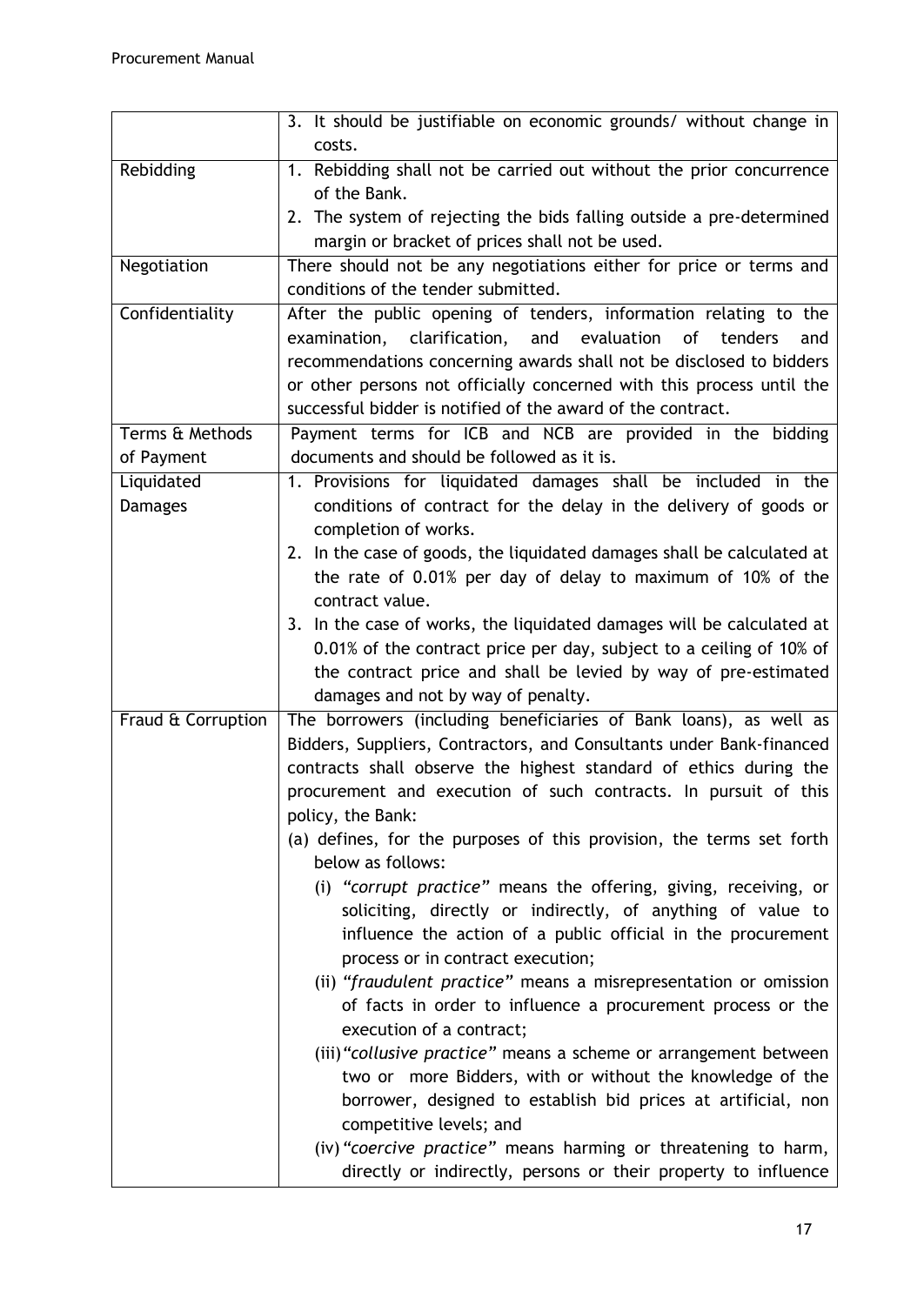|                     | their participation in the procurement process or affect the                       |  |
|---------------------|------------------------------------------------------------------------------------|--|
|                     | execution of a contract;                                                           |  |
|                     | (v) "obstructive practice" is :                                                    |  |
|                     | $\triangleright$ deliberately destroying, falsifying, altering or concealing of    |  |
|                     | evidence material to the investigation or making false                             |  |
|                     | statements to investigators in order to materially impede a                        |  |
|                     | Bank investigation into allegations of a corrupt, fraudulent,                      |  |
|                     | coercive or collusive practice; and threatening, harassing                         |  |
|                     | or intimidating any party to prevent it from disclosing its                        |  |
|                     | knowledge of matters relevant to the investigation or from                         |  |
|                     | pursuing the investigation; and                                                    |  |
|                     | $\triangleright$ acts intended to materially impede the exercise of the            |  |
|                     | Bank's inspection and audit rights provided for under sub-<br>paragraph (e) below. |  |
|                     | (b) will reject a proposal for award if it determines that the Bidder              |  |
|                     | recommended for award has, directly or through an agent,                           |  |
|                     | engaged in corrupt, fraudulent, collusive or coercive practices in                 |  |
|                     | competing for the Contract in question;                                            |  |
|                     | (c) will cancel the portion of the loan allocated to a contract if it              |  |
|                     | determines at any time that representatives of the Borrower or of                  |  |
|                     | a beneficiary of the loan engaged in corrupt, fraudulent, collusive                |  |
|                     | or coercive practices during the procurement or the execution of                   |  |
|                     | that contract, without the Borrower having taken timely and                        |  |
|                     | appropriate action satisfactory to the Bank to remedy the                          |  |
|                     | situation;                                                                         |  |
|                     | (d) will sanction a firm or individual, including declaring them                   |  |
|                     | ineligible, either indefinitely or for a stated period of time, to be              |  |
|                     | awarded a Bank-financed contract if it at any time determines                      |  |
|                     | that they have, directly or through an agent, engaged, in corrupt,                 |  |
|                     | fraudulent, collusive or coercive practices in competing for, or in                |  |
|                     | executing, a Bank-financed contract; and                                           |  |
|                     | (e) will have the right to require that a provision be included in                 |  |
|                     | Bidding Documents and in contracts financed by a Bank loan,                        |  |
|                     | requiring Bidders, Suppliers, Contractors and Consultants to                       |  |
|                     | permit the Bank to inspect their accounts and records and other                    |  |
|                     | documents relating to the bid submission and contract                              |  |
|                     | performance and to have them audited by auditors appointed by                      |  |
|                     | the Bank.                                                                          |  |
| Review<br>the<br>by | 1. It is the Bank's policy that Borrower's, as well as bidders,                    |  |
| <b>World Bank</b>   | suppliers, and contractors under Bank financed contracts, observe                  |  |
|                     | the highest standard of ethics during the procurement and                          |  |
|                     | execution of such contracts. In pursuance of this policy, the Bank                 |  |
|                     | will have the right that a provision be included in bidding                        |  |
|                     | documents and in contracts financed by a Bank loan, requiring                      |  |
|                     | bidders, suppliers, and contractors to permit the Bank to inspect                  |  |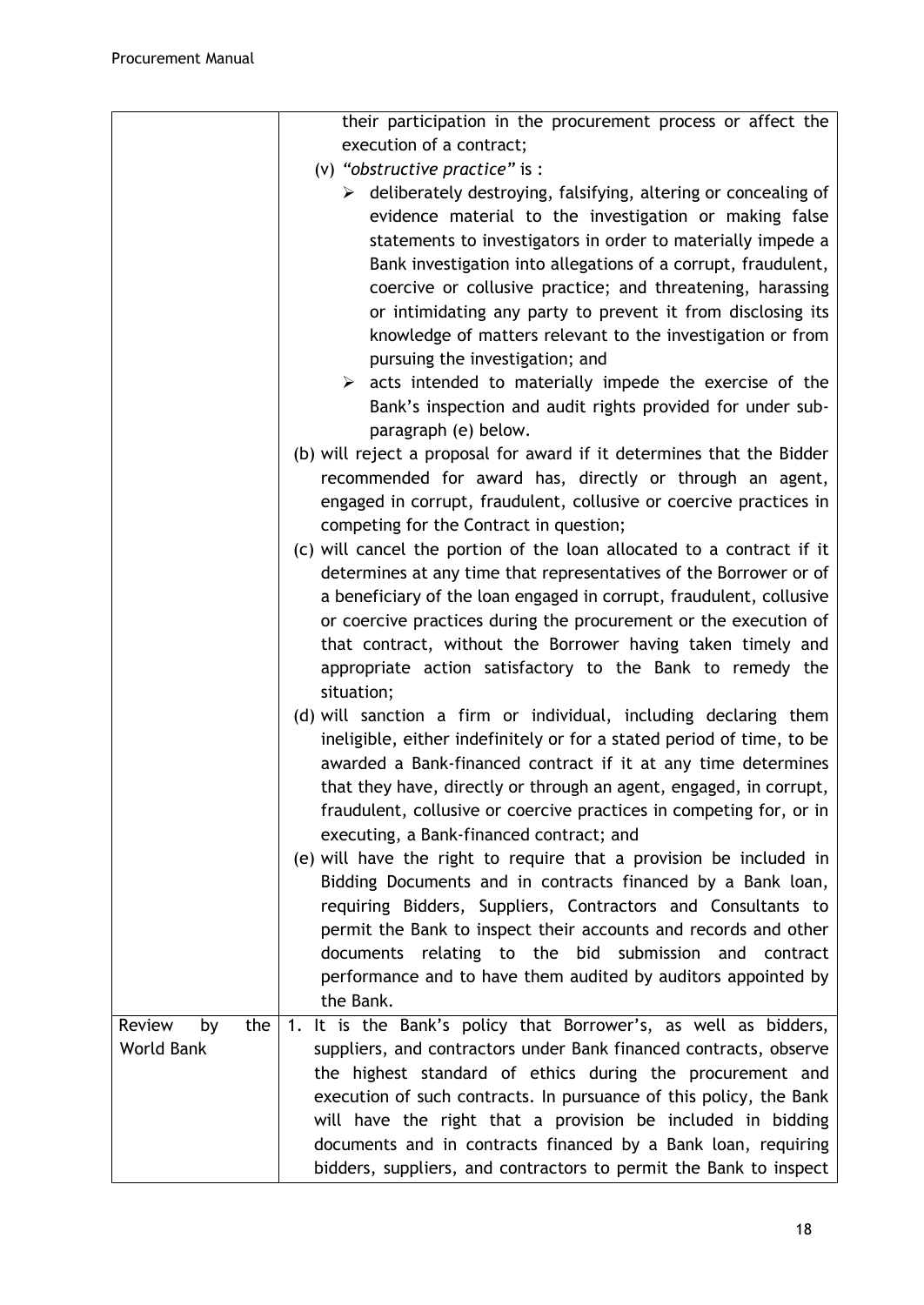| their accounts and records and other documents relating to the       |
|----------------------------------------------------------------------|
| bid submission and contract performance and to have them             |
| audited by auditors appointed by the Bank.                           |
| 2. Contracts which are (i) not subject to prior review by the Bank,  |
| and (ii) awarded following these guidelines will be post reviewed    |
| by the Bank.                                                         |
| 3. World Bank will carry out post review either by themselves or by  |
| selected Consultant up to 10% of all contracts issued by the         |
| concerned institute.                                                 |
| 4. The Borrower shall retain all documentation with respect to each  |
| contract (excluding contracts subject to prior review by the Bank)   |
| during project implementation and up to two years after the          |
| closing date of the Loan Agreement. This documentation would         |
| include, but not be limited to, the signed original of the contract, |
| the analysis of the respective proposals, and recommendations for    |
| award, for examination by the Bank or its Consultants. The           |
| Borrower shall also furnish such documentation to the Bank upon      |
| request.                                                             |
| 5. If the Bank determines that the goods, work or services were not  |
| procured in accordance with the agreed procedures, as reflected      |
|                                                                      |
| in the Loan Agreement and further detailed in the Procurement        |
| Plan approved by the Bank or that the contract itself is not         |
| consistent with such procedures, it may declare mis-procurement      |
| as established in the Procurement Guidelines. The Bank shall         |
| promptly inform the Borrower the reasons for such determination.     |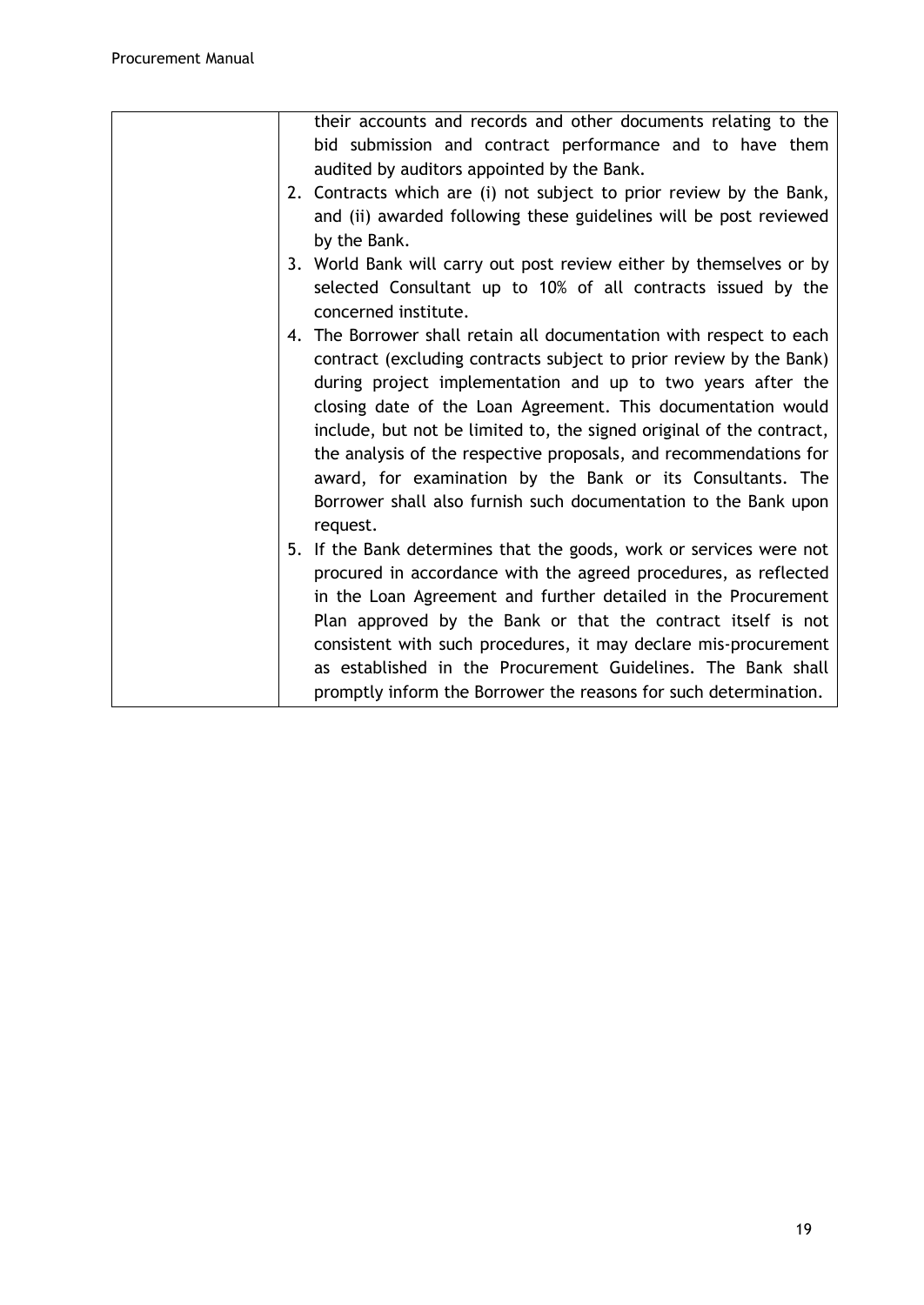### **IV. PROCUREMENT OF SERVICES**

### **METHODS FOR PROCUREMENT OF SERVICES**

- $\checkmark$  Quality and Cost Based Selection (QCBS)
- $\checkmark$  Fixed Budget Selection (FBS)
- $\checkmark$  Least Cost Method (LCS)
- $\checkmark$  Consultant Qualification Based Selection (CQS)
- $\checkmark$  Single Source Selection (SSS)

## **QUALITY AND COST BASED SELECTION (QCBS)**

QCBS uses a competitive process among shortlisted firms that takes into account the quality of the proposals and the cost of the services in the selection of the successful firm. The relative weight to be given to the quality and cost shall be determined for each case depending on the nature of the assignment. The selection process shall include the following steps,

- 1. Preparation of the Terms of Reference (ToR)
- 2. Preparation of cost estimate & the budget
- 3. Advertisement for Expression of Interest (EOI)
- 4. Evaluation of EOI to shortlist six firms
- 5. Preparation & issuance of Request for Proposal (RFP) to short listed firms
- 6. Receipt of proposals
- 7. Opening and Evaluation of technical proposals
- 8. Public opening of financial proposals of firms technically qualified
- 9. Combined evaluation of technical and financial proposals
- 10. Negotiations and award of the contract to the selected firm

### **STEP 1: PREPARATION OF THE TERMS OF REFERENCE (TOR)**

The Terms of Reference shall be prepared by a person(s) or a firm specialized in the area of the assignment. The scope of the services described in the ToR shall be compatible with the available budget. ToR shall clearly define the objectives, goals and scope of the assignment and provide background information to facilitate the consultants' preparation of their proposals. However, ToR should not be too detailed and inflexible, so that competing consultants may propose their own methodology and staffing. The client and the consultants' respective responsibility should be clearly defined in the ToR. The ToR developed shall include:

- 1. A precise statement of objectives
- 2. An outline of the tasks to be carried out
- 3. A schedule for completion of tasks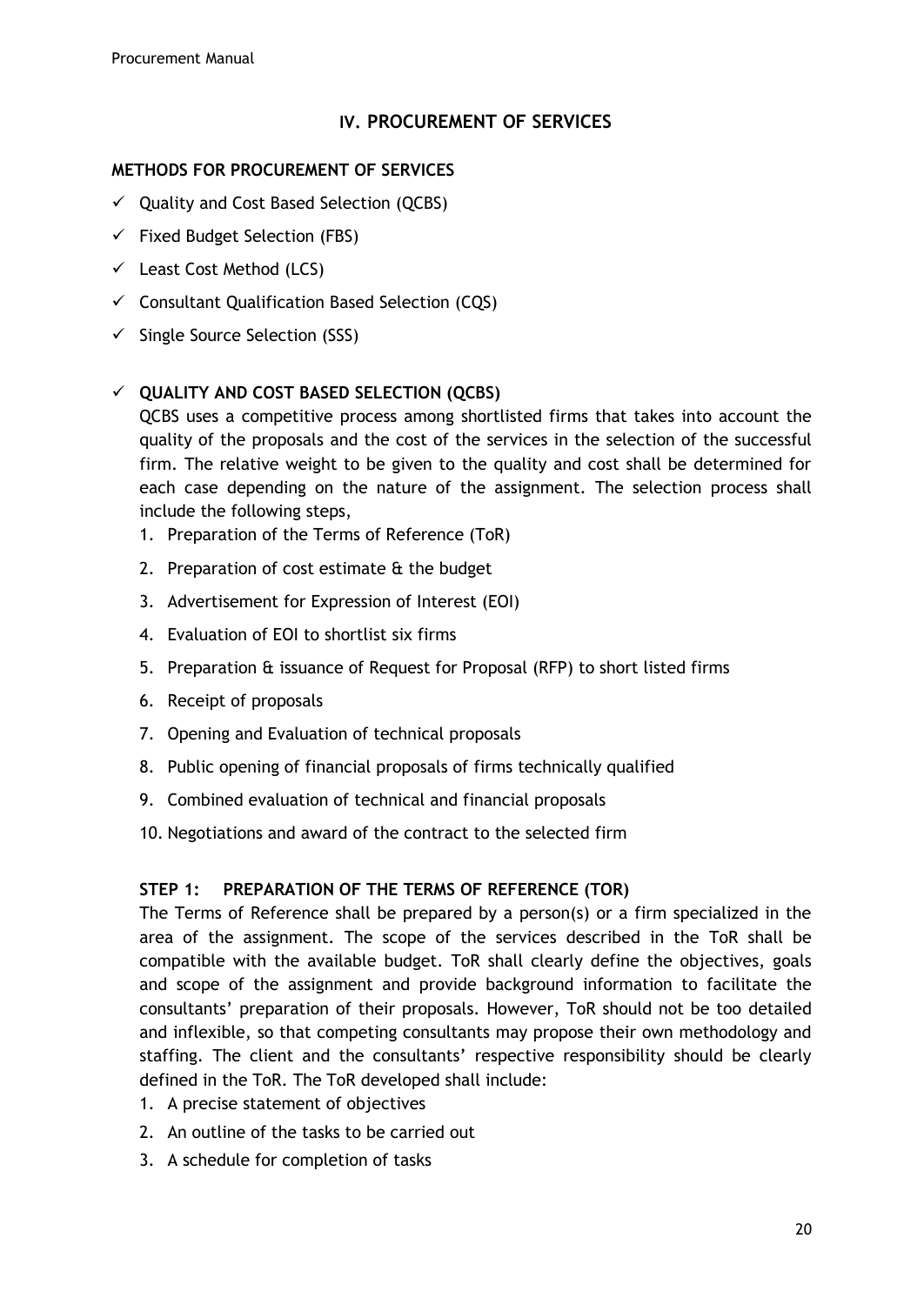- 4. The support/inputs provided by the client
- 5. The final outputs that will be required of the Consultant
- 6. Composition of Review Committee (not more than three members) to monitor the Consultant's works
- 7. Review of the Progress Reports required from Consultant
- 8. Review of the final draft report
- 9. List of key positions whose CV and experience would be evaluated.

## **STEP 2: PREPARATION OF COST ESTIMATE & BUDGET**

The Cost Estimates or Budget should be based on the assessment of the resources needed to carry out the assignment, staff time, logistical support, and physical inputs (for example, vehicles, office space and equipment). Costs shall be divided in two broad categories, a) Fee or remuneration  $f$  b) Reimbursable costs. The cost of staff time shall be estimated on a realistic basis for all personnel involved in the assignment.

## **STEP 3: ADVERTISEMENT FOR EXPRESSION OF INTEREST (EOI)**

Advertisement in a prescribed format is issued in widely published newspapers to obtain expression of interest for the contract. In addition, contracts expected to cost more than US\$ 200,000 shall be advertised in UNDB online and in dgMarket. Not less than 14 days from date of posting on UNDB online shall be provided for responses, before preparation of the shortlist.

### **STEP 4: EVALUATION OF EOI TO SHORTLIST SIX FIRMS**

If the assignment has been advertised and expressions of interest received, EOIs shall be evaluated to shortlist six firms. The short listing of six firms must be based on the eligibility criteria defined for EOI selection. The short list shall not include Individual Consultants. In contracts below US\$ 500,000 equivalent, shortlist may comprise national consultants only. Government owned enterprises can be considered for award of consultancy assignment provided they are otherwise eligible as per the Bank's guidelines.

## **STEP 5: PREPARATION & ISSUANCE OF REQUEST FOR PROPOSAL (RFP) TO SHORTLISTED FIRMS**

The RFP shall include,

- 1. Letter of Invitation (LOI)
- 2. Instructions to Consultants (ITC) with Data Sheet
- 3. Technical Proposal Standard Forms
- 4. Financial proposals Standard Form
- 5. Terms of Reference (ToR)
- 6. Standard Forms of contract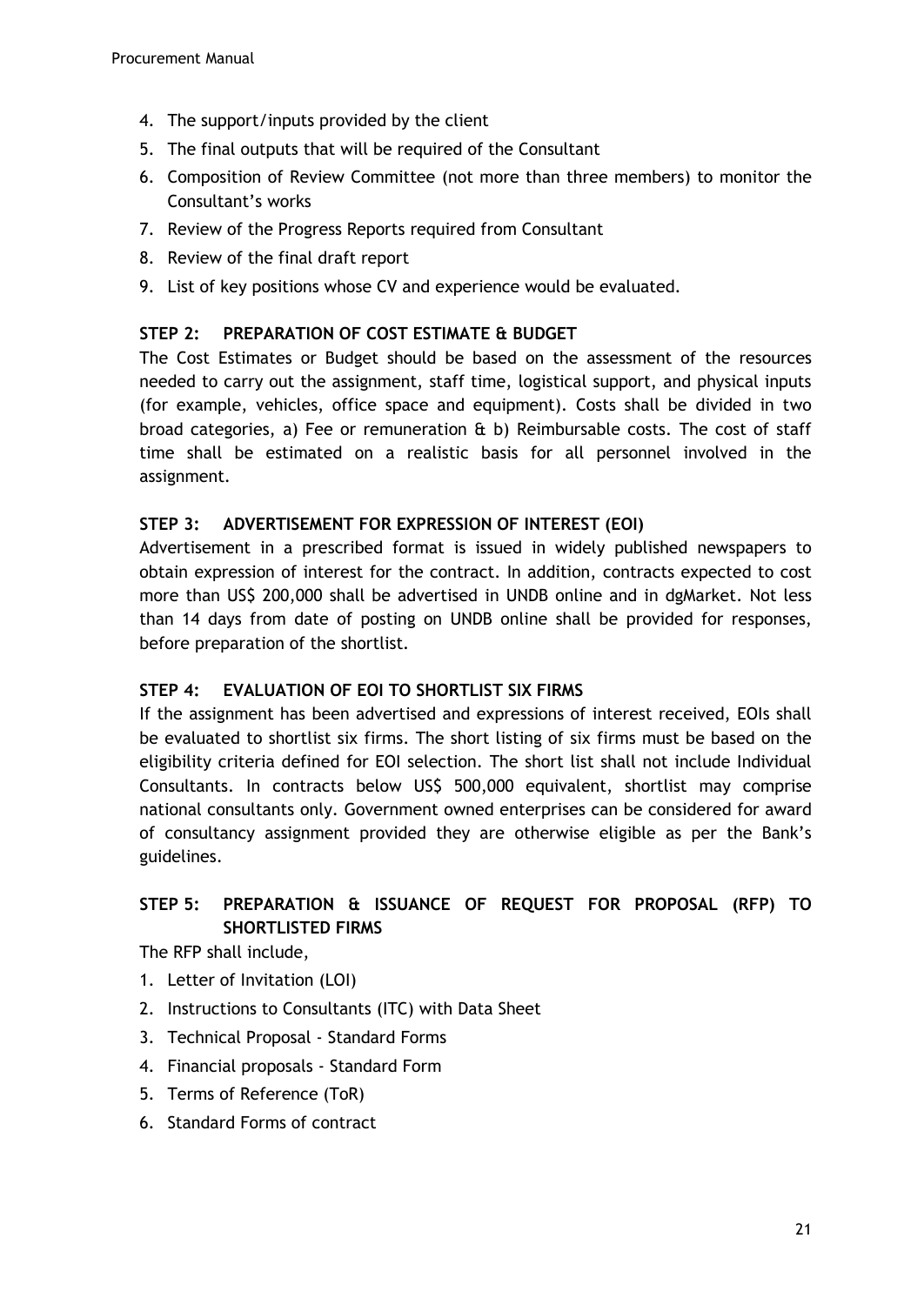### **STEP 6: RECEIPT OF PROPOSALS**

The time allowed for submission of proposal shall depend on the assignment, but normally shall not be less than four weeks or more than three months. The firms may request clarifications about the information provided in the RFP. The clarifications must be given in writing and copy to all the firms. The technical and financial proposals shall be submitted at the same time but in different sealed envelopes. Any proposals received after the closing time shall be returned unopened.

### **STEP 7: OPENING AND EVALUATION OF TECHNICAL PROPOSALS**

The technical proposals shall be opened immediately by the committee, after the closing time for submission of proposals. The evaluation of the proposals will be in two stages first quality and then cost.

## **STEP 8: PUBLIC OPENING OF FINANCIAL PROPOSALS OF FIRMS TECHNICALLY QUALIFIED**

The financial proposals shall remain sealed until opened publicly. Financial proposals shall be opened only after completing the technical evaluation and receiving no objection for the same from the Bank.

### **STEP 9: COMBINED EVALUATION OF TECHNICAL AND FINANCIAL PROPOSALS**

The total score shall be obtained by weighing the quality and cost scores and adding them. The weight for the cost shall be chosen, taking into account the complexity of the assignment and the relative importance of quality. The weight for cost shall normally be 20 points out of a total score of 100. The proposed weightings for quality and cost shall be specified in the RFP. The firm obtaining highest total score shall be invited for the negotiations.

### **STEP 10: NEGOTIATION AND AWARD OF CONTRACT**

- Negotiations shall include discussions of the TOR, the methodology, staffing, client's inputs, and special conditions of the contract. These discussions shall not substantially alter the original TOR or the terms of the contract, lest the quality of the final product, its cost, and the relevance of the initial evaluation be affected. Major reductions in work inputs should not be made solely to meet the budget. The final TOR and the agreed methodology shall be incorporated in "Description of Services," which shall form part of the contract.
- The selected firm should not be allowed to substitute key staff, unless both parties agree. If this is not the case, the firm may be disqualified and the process continued with the next ranked firm. The key staff proposed for substitution shall have qualifications equal to or better than the key staff initially proposed.
- Financial negotiations shall include clarification of the consultants' tax liability and how this tax liability has been or would be reflected in the contract. As Lump-Sum Contracts payments are based on delivery of outputs (or products), the offered price shall include all costs (staff time, overhead, travel, hotel, etc.). Consequently, if the selection method for a Lump-sum contract included price as a component, this price shall not be negotiated. In the case of Time-based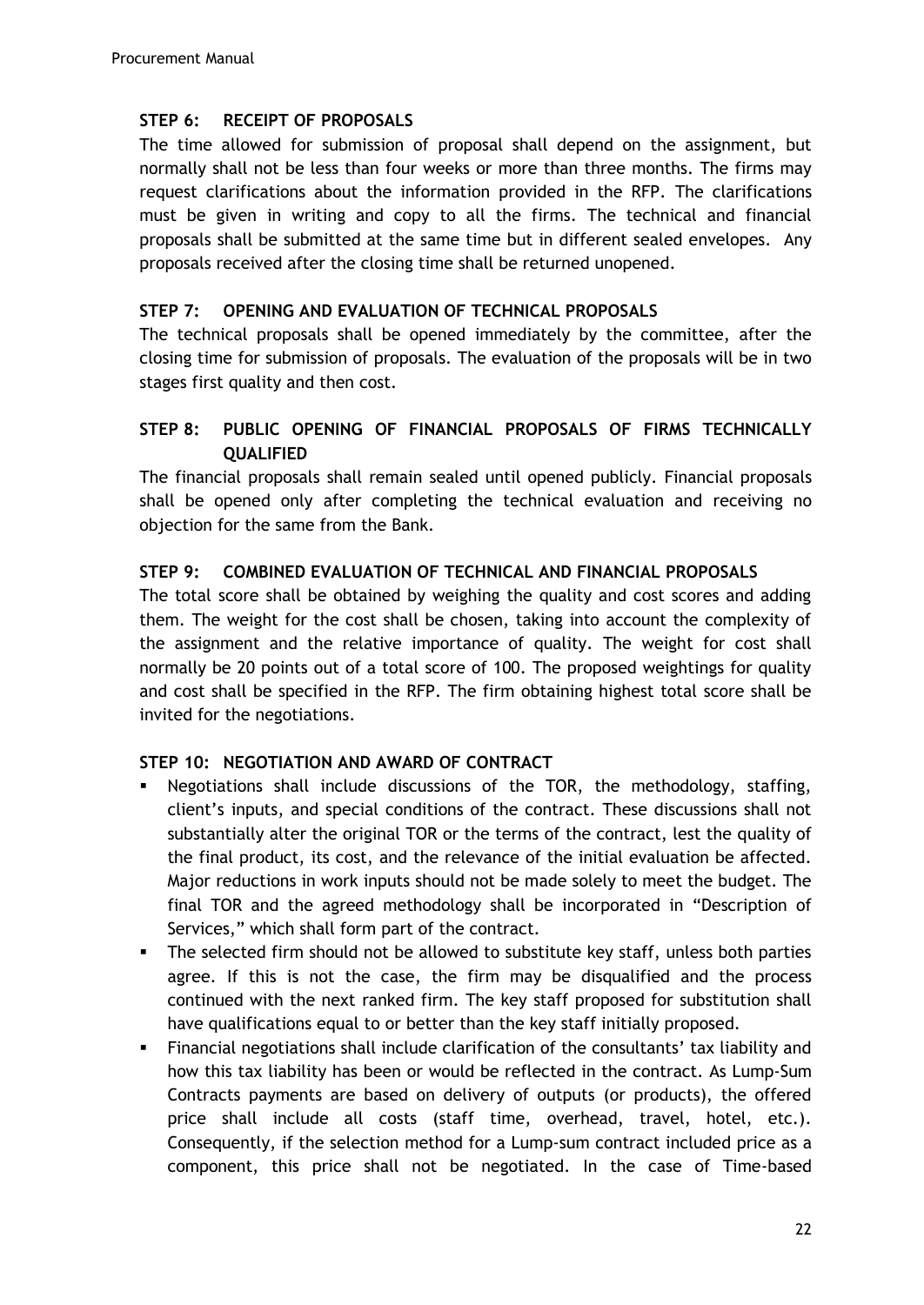Contracts, payment is based on inputs (staff time and reimbursable) and the offered price shall include staff rates and an estimation of the amount of reimbursable. When the selection method includes price as a component, negotiations of staff rates should not take place, except in special circumstances, like for example, staff rates offered are much higher than typically charged rates by consultants for similar contracts. Consequently, the prohibition of negotiation does not preclude the right of the client to ask for clarifications, and, if fees are very high, to ask for change of fees, after due consultation with the Bank. Reimbursable are to be paid on actual expenses incurred at cost upon presentation of receipts and therefore are not subject to negotiations. However, if the client wants to define ceilings for unit prices of certain reimbursable (like travel or hotel rates), they should indicate the maximum levels of those rates in the RFP or define a per diem in the RFP.

 If the negotiations fail to result in an acceptable contract, the client shall terminate the negotiations and invite the next ranked firm for negotiations. The Bank shall be consulted prior to taking this step.

## **FIXED BUDGET SELECTION (FBS)**

This method is appropriate only when the assignment is simple and can be precisely defined and when the budget is fixed. The RFP shall indicate the available budget and request the consultants to provide their best technical and financial proposals in separate envelopes, within the budget. Evaluation of all technical proposals shall be carried out first as in the QCBS method. Then the price proposals shall be opened in public and prices shall be read out aloud. Proposals that exceed the indicated budget shall be rejected. The Consultant who has submitted the highest ranked technical proposal among the rest shall be selected and invited to negotiate a contract.

### **LEAST COST SELECTION (LCS)**

This method is only appropriate for selecting consultants for assignments of a standard or routine nature (audits, engineering design of noncomplex works, and so forth) where well-established practices and standards exist. Under this method, a "minimum" qualifying mark for the "quality" is established. Proposals, to be submitted in two envelopes, are invited from a short list. Technical proposals are opened first and evaluated. Those securing less than the minimum qualifying mark are rejected, and the financial proposals of the rest are opened in public. The firm with the lowest price shall then be selected.

### **CONSULTANTS' QUALIFICATIONS BASED SELECTION (CQS)**

This method may be used for small assignments for which the need for preparing and evaluating competitive proposals is not justified. In such cases, prepare the TOR, request expressions of interest and information on the consultants' experience and competence relevant to the assignment, establish a short list, and select the firm with the most appropriate qualifications and references. The selected firm shall be asked to submit a combined technical-financial proposal and then be invited to negotiate the contract.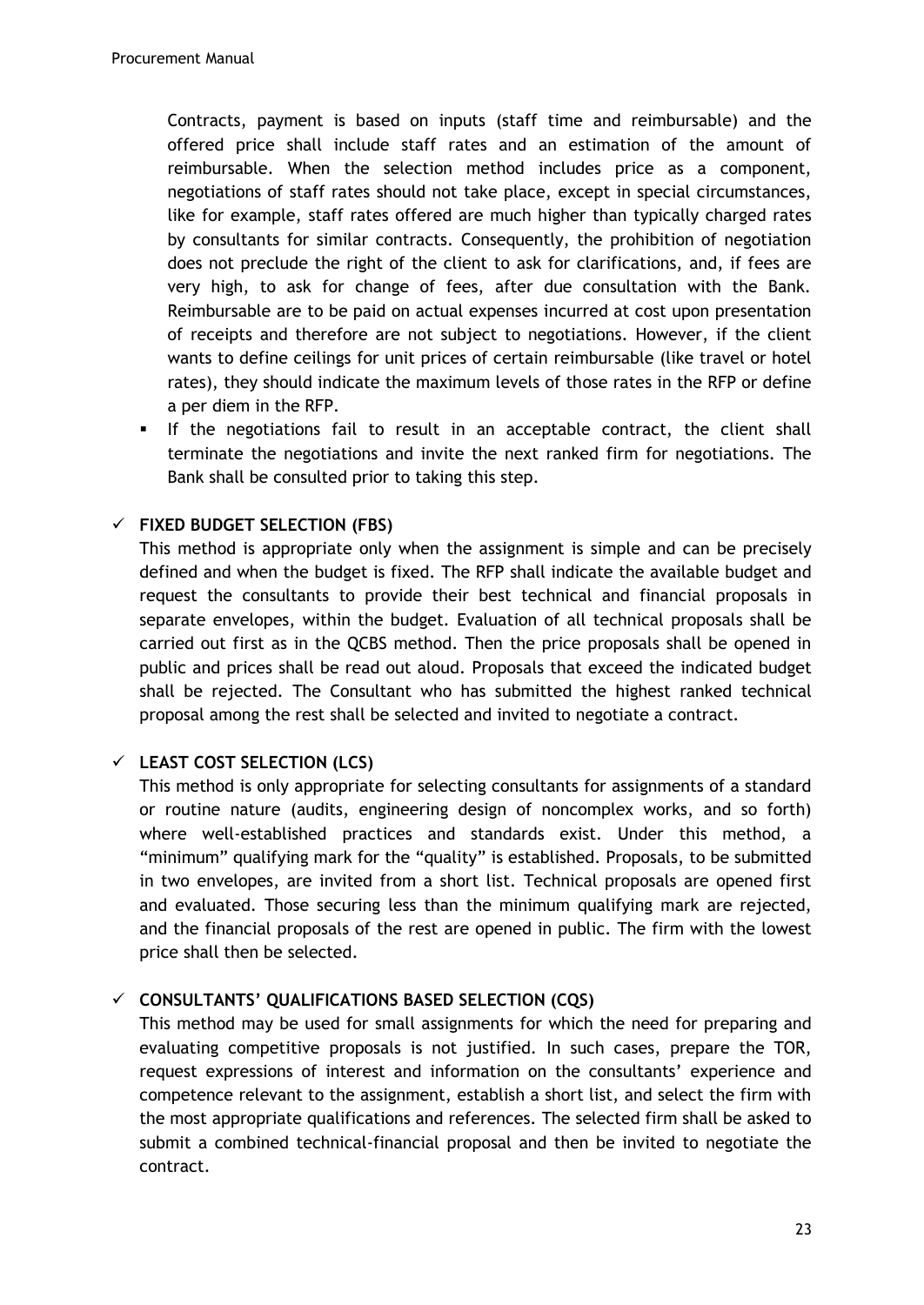### **SINGLE-SOURCE SELECTION (SSS)**

Single-source selection of consultants does not provide the benefits of competition in regard to quality and cost, lacks transparency in selection, and could encourage unacceptable practices. Therefore, single-source selection shall be used only in exceptional cases.

- Single-source selection may be appropriate only if it presents a clear advantage over competition: (a) for tasks that represent a natural continuation of previous work carried out by the firm (see next paragraph), (b) in emergency cases, such as in response to disasters and for consulting services required during the period of time immediately following the emergency, (c) for very small assignments, or (d) when only one firm is qualified or has experience of exceptional worth for the assignment.
- When continuity for downstream work is essential, the initial RFP shall outline this prospect, and, if practical, the factors used for the selection of the consultant shall take the likelihood of continuation into account. Continuity in the technical approach, experience acquired, and continued professional liability of the same consultant may make continuation with the initial consultant preferable to a new competition subject to satisfactory performance in the initial assignment. For such downstream assignments, the client shall ask the initially selected consultant to prepare technical and financial proposals on the basis of TOR furnished by the client, which shall then be negotiated.
- **If the initial assignment was not awarded on a competitive basis or was awarded** under tied financing or if the downstream assignment is substantially larger in value, a competitive process acceptable to the Bank shall normally be followed in which the consultant carrying out the initial work is not excluded from consideration if it expresses interest. The Bank will consider exceptions to this rule only under special circumstances and only when a new competitive process is not practicable.

### **SELECTION OF INDIVIDUAL CONSULTANTS**

Individual consultants are employed on assignments for which (a) teams of personnel are not required, (b) no additional outside (home office) professional support is required, and (c) the experience and qualifications of the individual are the paramount requirement. When coordination, administration, or collective responsibility may become difficult because of the number of individuals, it would be advisable to employ a firm.

Individual consultants are selected on the basis of their qualifications for the assignment. Advertisement is not required and consultants do not need to submit proposals. Consultants shall be selected through comparison of qualifications of at least three candidates among those who have expressed interest in the assignment or have been approached directly. Individuals considered for comparison of qualifications shall meet the minimum relevant qualifications.